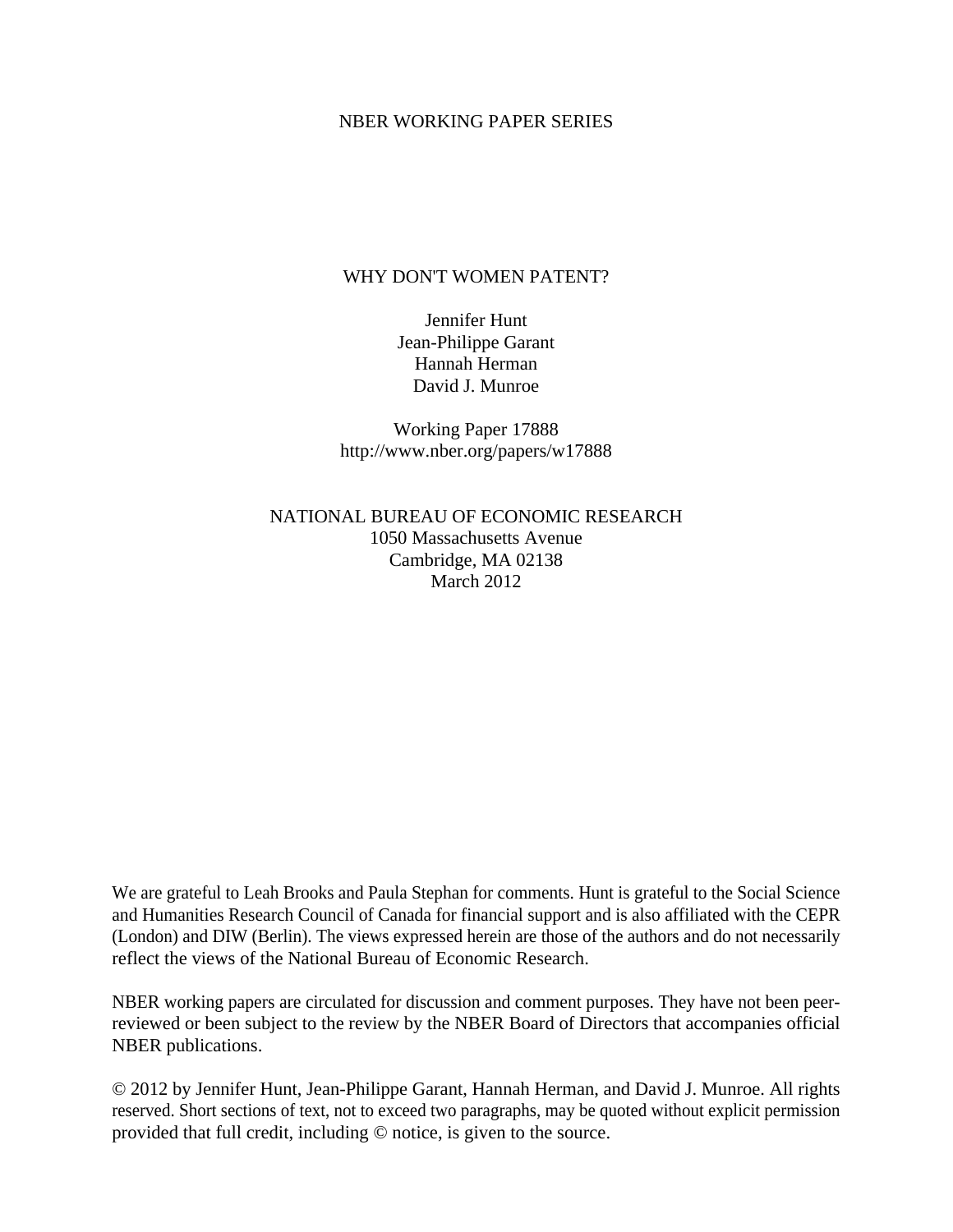Why Don't Women Patent? Jennifer Hunt, Jean-Philippe Garant, Hannah Herman, and David J. Munroe NBER Working Paper No. 17888 March 2012 JEL No. J7,O31

#### **ABSTRACT**

We investigate women's underrepresentation among holders of commercialized patents: only 5.5% of holders of such patents are female. Using the National Survey of College Graduates 2003, we find only 7% of the gap is accounted for by women's lower probability of holding any science or engineering degree, because women with such a degree are scarcely more likely to patent than women without. Differences among those without a science or engineering degree account for 15%, while 78% is accounted for by differences among those with a science or engineering degree. For the latter group, we find that women's underrepresentation in engineering and in jobs involving development and design explain much of the gap; closing it would increase U.S. GDP per capita by 2.7%.

Jennifer Hunt Department of Economics Rutgers University New Jersey Hall 75 Hamilton Street New Brunswick NJ, 08901-1248 and NBER jennifer.hunt@rutgers.edu

Jean-Philippe Garant Department of Economics, McGill University 855 Sherbrooke Street West, Leacock 443 Montreal, QC H3A2T7 jean-philippe.garant@mail.mcgill.ca

Hannah Herman Department of Economics, McGill University 855 Sherbrooke Street West, Leacock 443 Montreal, QC H3A2T7 hannah.herman@mail.mcgill.ca

David J. Munroe Columbia University, Department of Economics 420 West 118th Street New York, NY 10027 djm2166@columbia.edu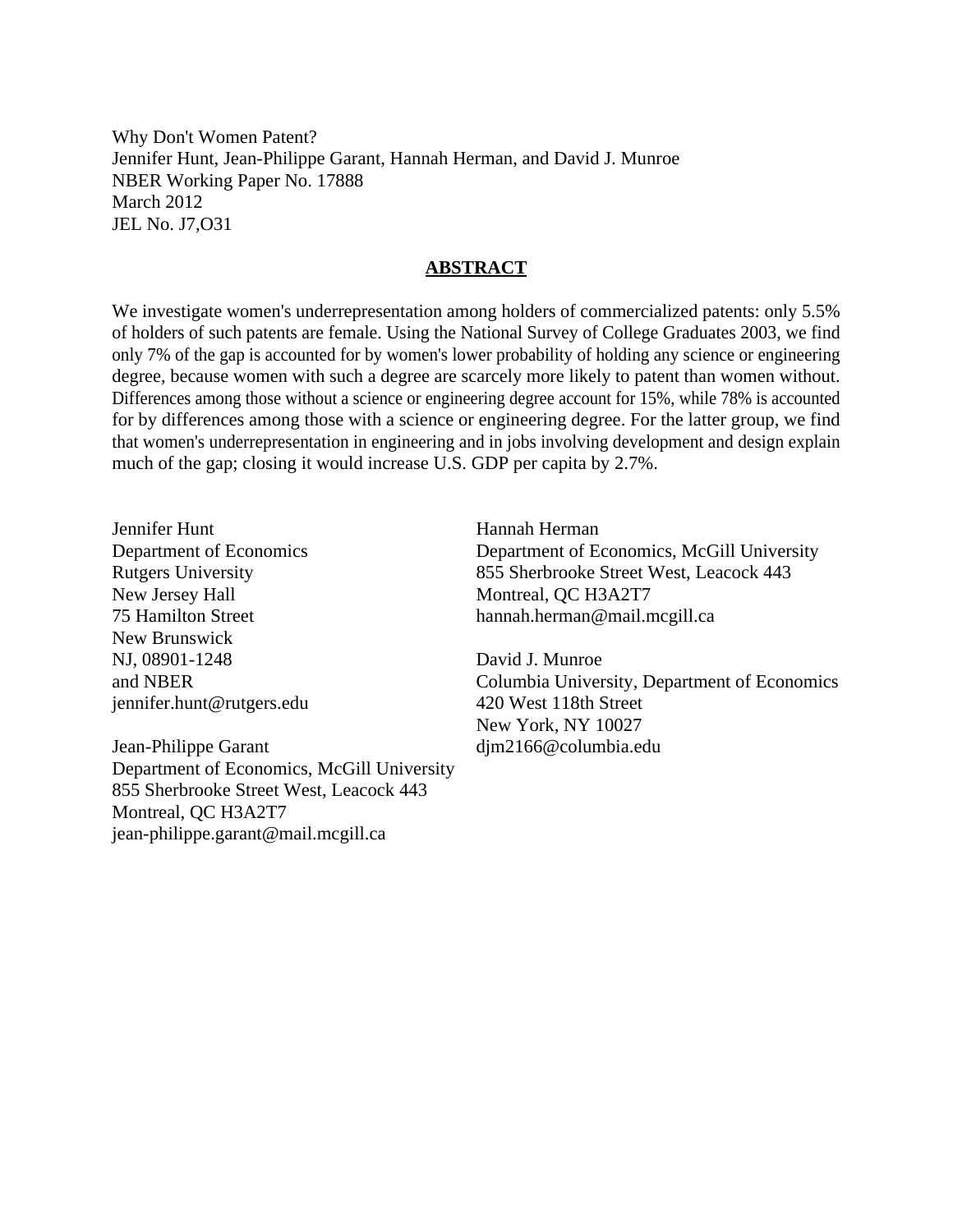Women patent much less than men. Only 10.3% of U.S. origin patents granted in 1998 are estimated to have had at least one female inventor (United States Patent and Trademark Office 1999). Adjusting for co–authorship, Frietsch et al. (2009) estimate that women accounted for 8.2% of patents filed by Americans at the European Patent Office in 2005, a decrease from the 8.8% peak of 2001. The highest shares were for Spain and France (12.3% and 10.2% respectively), while the lowest shares were for Austria and Germany  $(3.2\%$  and  $4.7\%$  respectively).<sup>1</sup> Scholars use patents as a proxy for technological progress, an unmeasurable driver of productivity and ultimately economic growth. While a patent represents a specific invention, patenting may be correlated with other unpatented innovations, including those embodied in tacit knowledge and disseminated by inter–firm worker mobility. The magnitude of the gender gap in patenting raises the concern that, rather than reflecting comparative advantage or differing tastes by gender, the gap reflects gender inequity and an inefficient use of female innovative capacity.

In this paper, we examine the reasons for women's underperformance in patenting using a representative sample of U.S. college graduates, the 2003 National Survey of College Graduates. Earlier studies investigating the question have been confined to samples of PhDs, generally academic scientists and engineers.<sup>2</sup> Such samples provide only limited information about patenting generally, since our data show that PhDs hold only 29% of patents, and academics only 7% of patents. The earlier studies focus on the gender gap conditional on covariates, but the unconditional gender gap appears smaller than in the general population, with men between 50% and 2.5 times more likely to patent, while the covariates appear to explain little of the gender gap.

In our data, 7.5% of patents granted are granted to women, while only 5.5% of patents commercialized or licensed, presumably those more important for economic growth, are commercialized or licensed by women. We find that the patenting rate of women with science or engineering degrees is sufficiently low that increasing women's representation in

<sup>&</sup>lt;sup>1</sup> See also Ashcraft and Breitzman (2007).

<sup>2</sup> Ding et al. (2006), Thursby and Thursby (2005), Whittington and Smith–Doerr (2005, 2008); see also Stephan et al. (2010).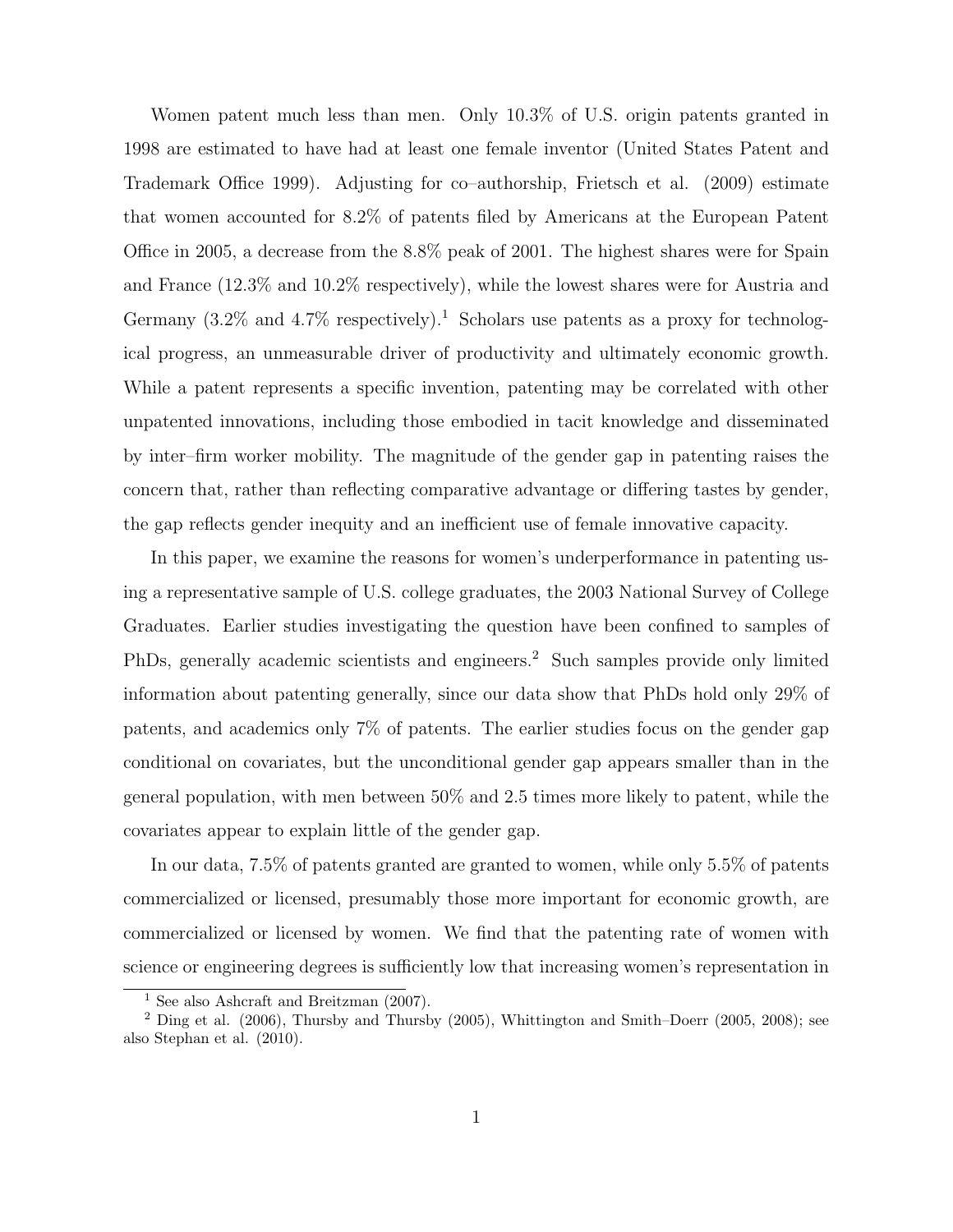science and engineering would have little effect absent other changes. For commercialized or licensed patents, only 7% of the gender gap is accounted for by the lower share of women with any science or engineering degree, while 78% of the gap is explained by lower female patenting among holders of a science or engineering degree. The remaining 15% of the gender gap is explained by lower female patenting among those without a science or engineering degree.

For holders of science and engineering (S&E) degrees, two thirds of the gender gap reflects a gap in the probability of holding any commercialized patent. We are able to explain 61% of this probability gap, with specific fields of study within S&E accounting for 31% of the gap, and the degree to which respondents' jobs involve particular tasks accounting for at least another 13%: women are underrepresented in electrical and mechanical engineering, the most patent–intensive fields, and in development and design, the most patent–intensive job tasks. Women's education, in particular their lower share of doctorates, accounts for another 10%. The gender gap in the number of commercialized patents conditional on holding any has slightly different determinants. We are able to explain almost half this gap, with job tasks explaining 40% of the gap, women's younger age 29%, and certain other characteristics working to increase the gap. The influential job tasks are design and development.

The results make clear that the first steps towards increasing female patenting rates must be to increase women's representation in electrical and mechanical engineering, relative to life sciences, and in jobs involving design and development. Current trends are changing the patenting gap only slowly. For example, the share of women in the sample with a bachelor's degree in engineering is increasing only 0.9 percentage points per decade in our sample, and the trend is slowing. The gender patenting gap is of economic significance: eliminating the patenting shortfall of female holders of science and engineering degrees would increase GDP per capita by 2.7%.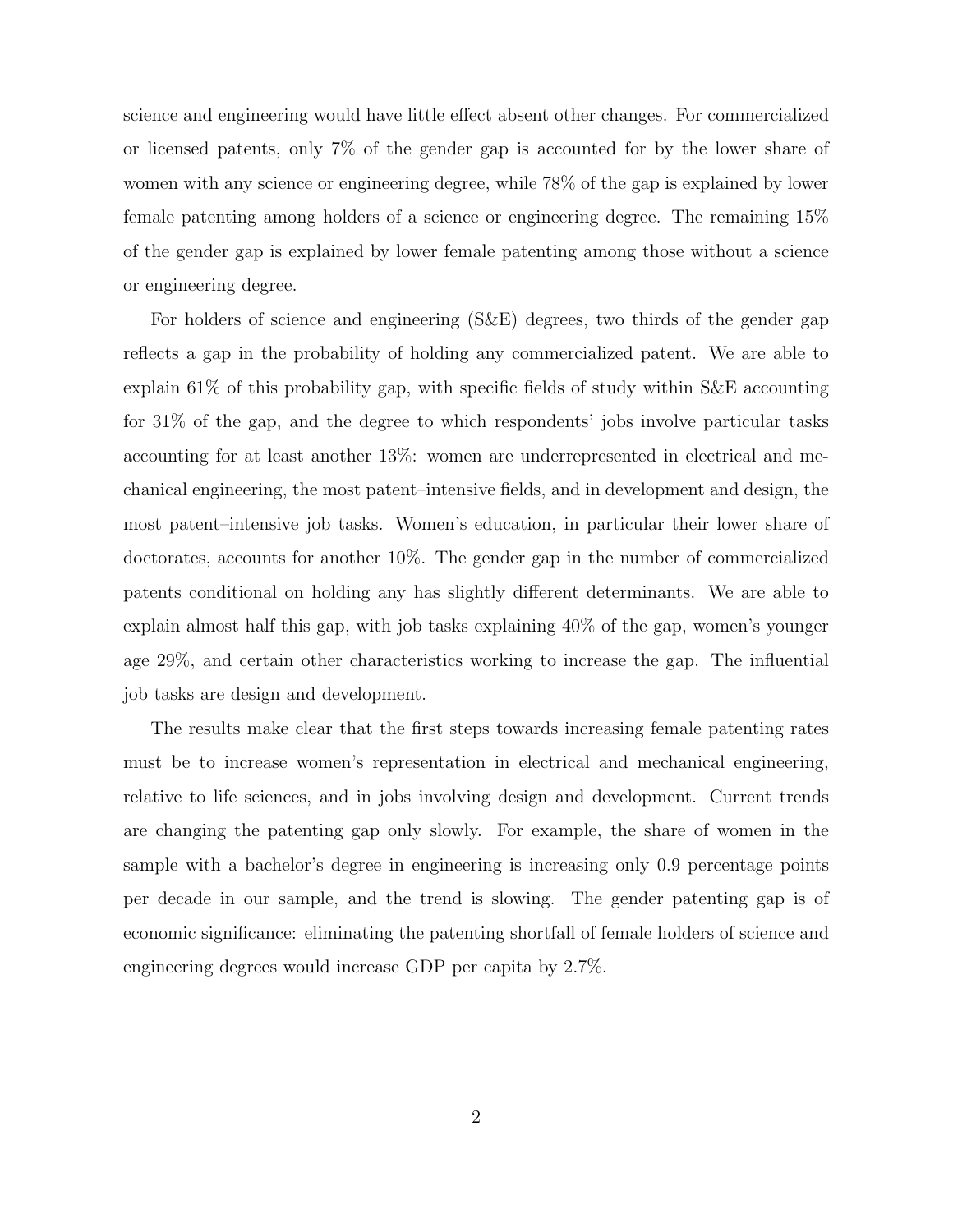## 1 Data

We use individual–level data from the 2003 National Survey of College Graduates (NSCG), data collected under the auspices of the National Science Foundation. The data may be downloaded at sestat.nsf.gov/datadownload. These data are a stratified random sample of people reporting having a bachelor's degree or higher on the long form of the 2000 census. All respondents who had ever worked were asked whether they had applied for a U.S. patent since October 1998, whether they had been granted any U.S. patent since October 1998, and if so, how many, and how many had been commercialized or licensed. The survey will not capture patents by those with less than a college degree, but we assume that most patents are captured. The data contain a rich set of variables describing respondents' education and job, including job tasks. We count as holders of S&E degrees respondents with bachelor's, master's or doctoral degrees in science (excluding social sciences) or in engineering, as well as those who minored in science or engineering in college.<sup>3</sup> We exclude from our sample respondents 65 or older (the youngest respondent is 24, but few are younger than 26) and respondents who live outside the United States or in U.S. territories. The sample of potential patentors we work with has 88,094 observations, representing 2070 patents granted and 1299 patents commercialized or licensed.

## 2 Method

We first decompose the gender patenting gap so as to highlight the importance of women's lower representation among those with any degree in science or engineering. If  $P(SE)$  is the probability of having a degree in science or engineering, we may write

$$
E(N) = P(SE)E(N|SE) + [1 - P(SE)]E(N|non SE),
$$

or

$$
\overline{N} = P^S \hat{N}^S + (1 - P^S) \hat{N}^O,
$$

<sup>&</sup>lt;sup>3</sup> Three quarters of those who minored in S&E also majored in S&E, so including those with minors expands the sample only slightly.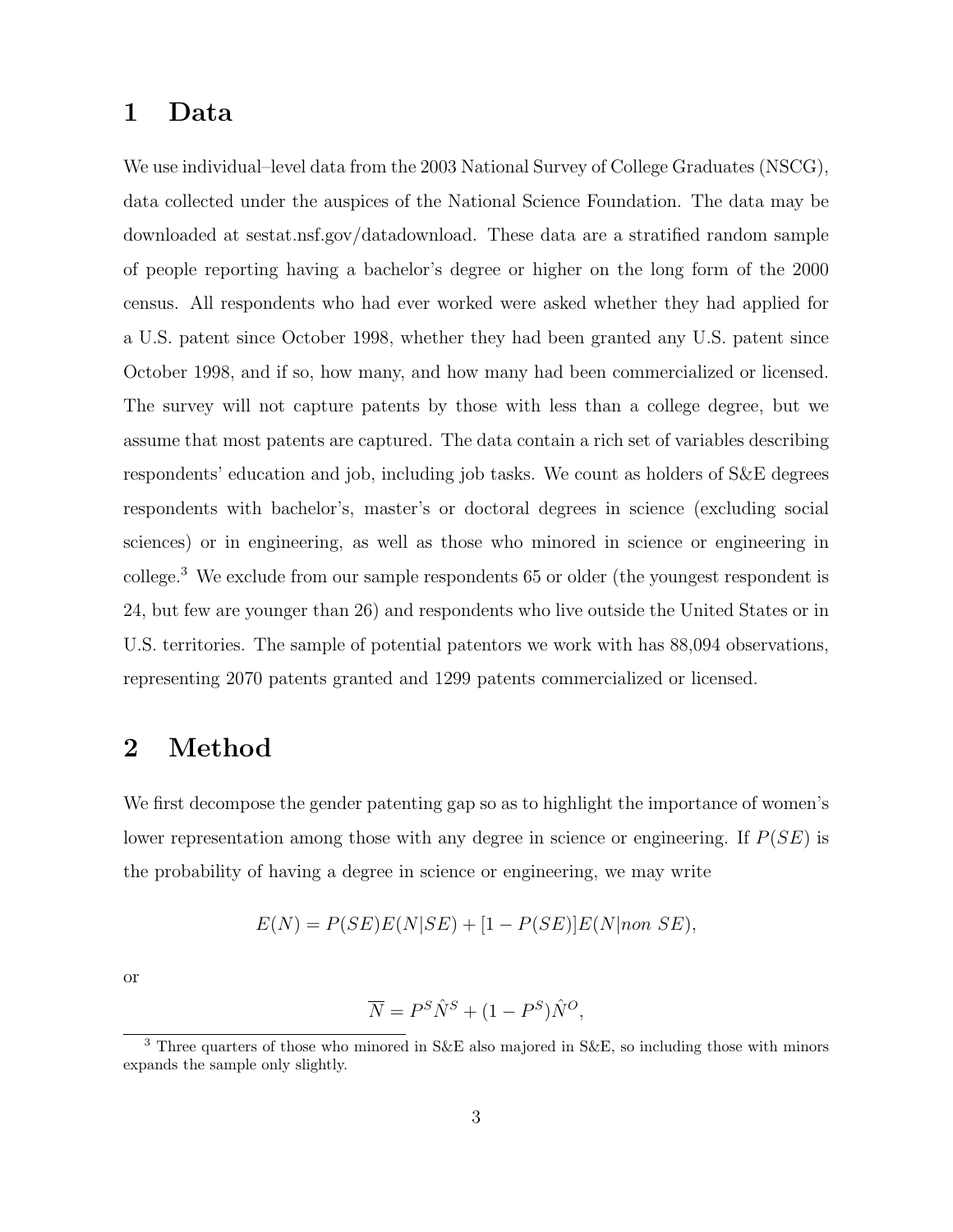where the hat denotes the average conditioning on science and engineering degree status, and O indexes non–S&E. The gender gap is therefore

$$
\overline{N}_m - \overline{N}_f = [P_m^S \hat{N}_m^S + (1 - P_m^S) \hat{N}_m^O] - [P_f^S \hat{N}_f^S + (1 - P_f^S) \hat{N}_f^O],
$$

where  $m$  and  $f$  subscripts denote gender. This may be rewritten as

$$
\overline{N}_m - \overline{N}_f = (P_m^S - P_f^S)(\hat{N}_f^S - \hat{N}_f^O) + P_m^S(\hat{N}_m^S - \hat{N}_f^S) + (1 - P_m^S)(\hat{N}_m^O - \hat{N}_f^O). \tag{1}
$$

The first term on the right hand side represents the share of the gap due to the gender gap in having a science or engineering degree; the second represents the share due to the gender patenting gap among those with a science or engineering degree; the third the share due to the gender patenting gap among those without a science or engineering  $degree<sup>4</sup>$ 

The same equation may be used to decompose the gender gap in the probability of patenting, P, by replacing  $\hat{N}$  with  $\hat{P}$ , the probability of patenting conditional on science and engineering degree status, on the right hand side. The gender gap in the number of patents conditional on having any patent,  $\widetilde{N}$ , may be decomposed by replacing  $\widehat{N}$ with  $\hat{N}$ , the average number of patents conditional on having a patent and on science and engineering degree status, and  $P^S$  with  $\tilde{P}^S$ , the probability of having a science or engineering degree conditional on having a patent.

In the same spirit, we investigate the degree to which the gender patenting gap is caused by the gender difference in the probability of having any patent, and the gender difference in the number of patents conditional on having any. If  $N$  is the number of patents,  $E(N) = P(Any\ patent) \times E(N|Any\ patent)$ , or  $\overline{N} = P\widetilde{N}$ , where the tilde denotes the average conditioning on having a patent. The gender gap is therefore

$$
\overline{N}_m - \overline{N}_f = P_m \widetilde{N}_m - P_f \widetilde{N}_f.
$$

<sup>4</sup> The decomposition is sensitive to the choice of this variant rather than its dual. We consider this one more appropriate in a context where the counterfactual of increasing the share of women in S&E is of interest: the additional women would presumably experience a patenting boost equal to the current female S&E/non–S&E differential, so the weight on the S&E representation gap (the first component in equation 2) should be the female S&E/non–S&E patenting differential, not the male as in the dual.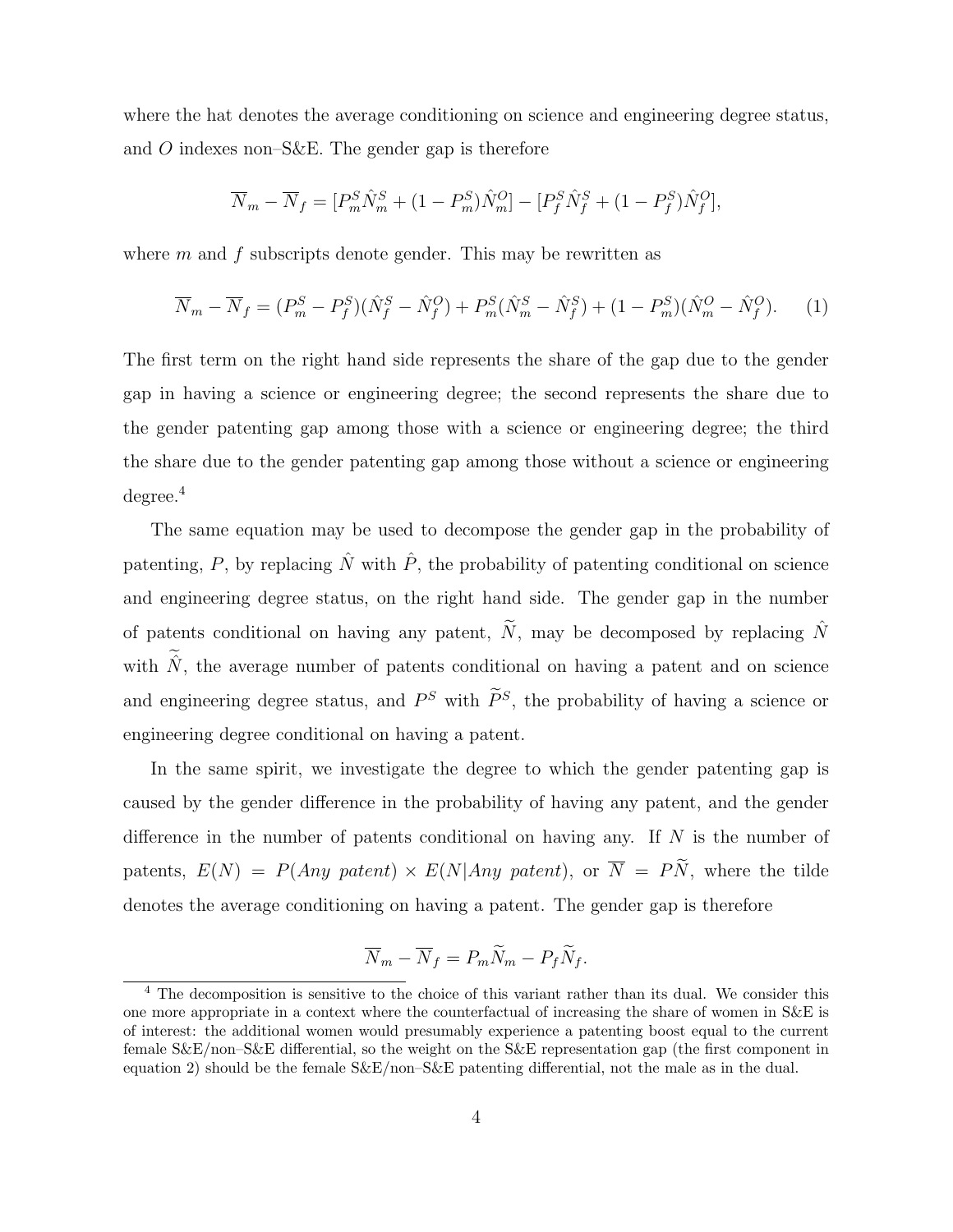This may be rewritten as

$$
\overline{N}_m - \overline{N}_f = P_m(\widetilde{N}_m - \widetilde{N}_f) + \widetilde{N}_f(P_m - P_f),\tag{2}
$$

with the first term on the right hand side reflecting the share of the gap due to the gender gap in the number of patents conditional on having any patent, and the second term reflecting the gap in the probability of having any patent.

Having performed these decompositions, we run regressions on separate samples of science and engineering degree holders and other degree holders, and we separately examine the probability of patenting and the number of patents conditional on having any, as the determinants may differ. We focus on patents commercialized, given their probable greater contribution to economic growth, but results for patents granted are similar. For the full samples of all those who have ever worked, we report linear probability coefficients (probit marginal effects are similar) from regressions of the form:

$$
P(Any \; commercialized \; patent)_i = \alpha_0 + \alpha_1 F_i + \alpha_2 X_i + \epsilon_i,
$$
\n(3)

where the coefficient of interest is  $\alpha_1$ , the coefficient on the female dummy. For the samples of commercialized patent holders (whom we sometimes refer to as inventors) we report coefficients from least squares estimation of

$$
log(Commercialized\,\,paths|any)_i = \beta_0 + \beta_1 F_i + \beta_2 X_i + \nu_i,\tag{4}
$$

where  $\beta_1$  is the coefficient of interest. Finally, for the samples of patent holders (commercialized or not), we report linear probability coefficients from regressions for the probability of commercializing a patent conditional on any patent being granted:

$$
P(Patent \, commercialized| patent \, granted)_i = \gamma_0 + \gamma_1 F_i + \gamma_2 X_i + \eta_i. \tag{5}
$$

All regressions are weighted with the survey weights, and robust standard errors are calculated in all cases. In all regressions, we gradually add covariates to assess how much of the gender gap is due to gender differences in particular characteristics. The controls include demographics, detailed fields of study, highest degree, employment and student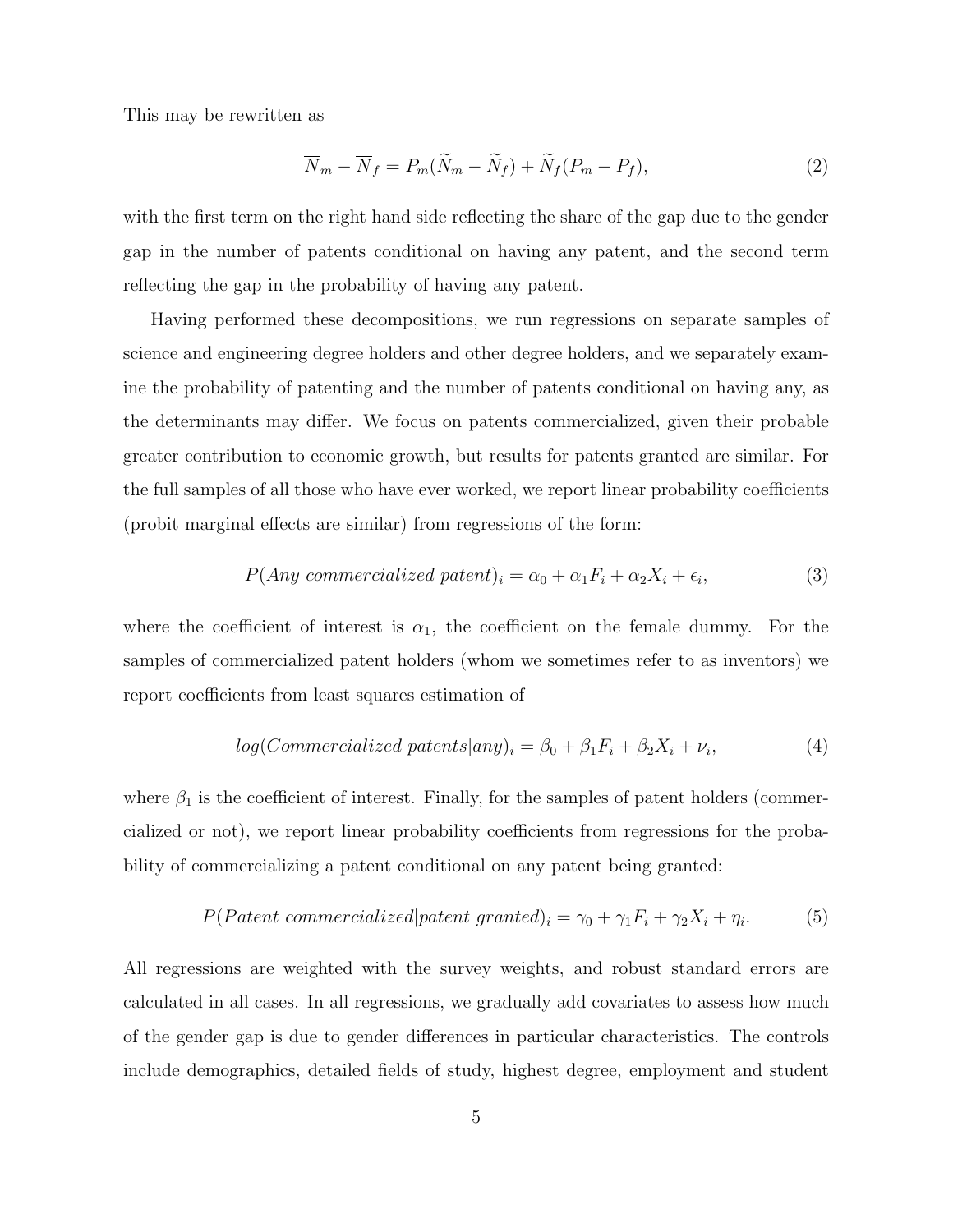status, whether a bachelor's degree level knowledge of science or engineering was necessary for the job, the degree to which the work on the job is related to the field of highest degree, and controls for whether at least 10% of time on the job is spent in activities we judged likely to be associated with patenting: basic research, applied research, development, design, computer tasks and management. Job–related covariates are interacted with a dummy for employed.

## 3 Descriptive statistics

Table 1, based on samples where an observation is a patent, shows that 7.5% of patents granted were reported by female inventors (column 1), while only 5.5% of commercialized or licensed patents, were reported by female inventors (column 4). The lower figure for commercialized patents is due to the fact that while overall 77% of patents granted were commercialized (column 1), only 62% of patents granted to female inventors were commercialized (column 3), compared to 79% for men (column 2). 74% of patent holders hold S&E degrees (column 1), a share that is slightly higher for women than men and lower among holders of commercialized patents, especially men (68%, column 4).

Table 2 shows statistics based on the full sample of respondents (those who have ever worked), split by gender and S&E degree status. S&E degree holders patent more than others, and within both degree categories men patent more than women. For example, 4.4% of men with S&E degrees report being granted a patent, and 2.9% report commercializing a patent (column 2), compared to 1.0% and 0.6% respectively for women (column 3). The male–female disparity is larger for the (unconditional) number of patents, indicating that male inventors have more patents than female inventors.

In Table 3, we take a first step towards investigating the reasons for higher patenting rates for men among S&E degree holders (panel A), and among non–S&E degree holders (panel B), by showing the distribution of fields of study by gender and the patenting intensity of each field. Columns 1 and 2 show the highest degrees of women with any S&E degree are concentrated in the life sciences: 27% of their highest degrees are in this field,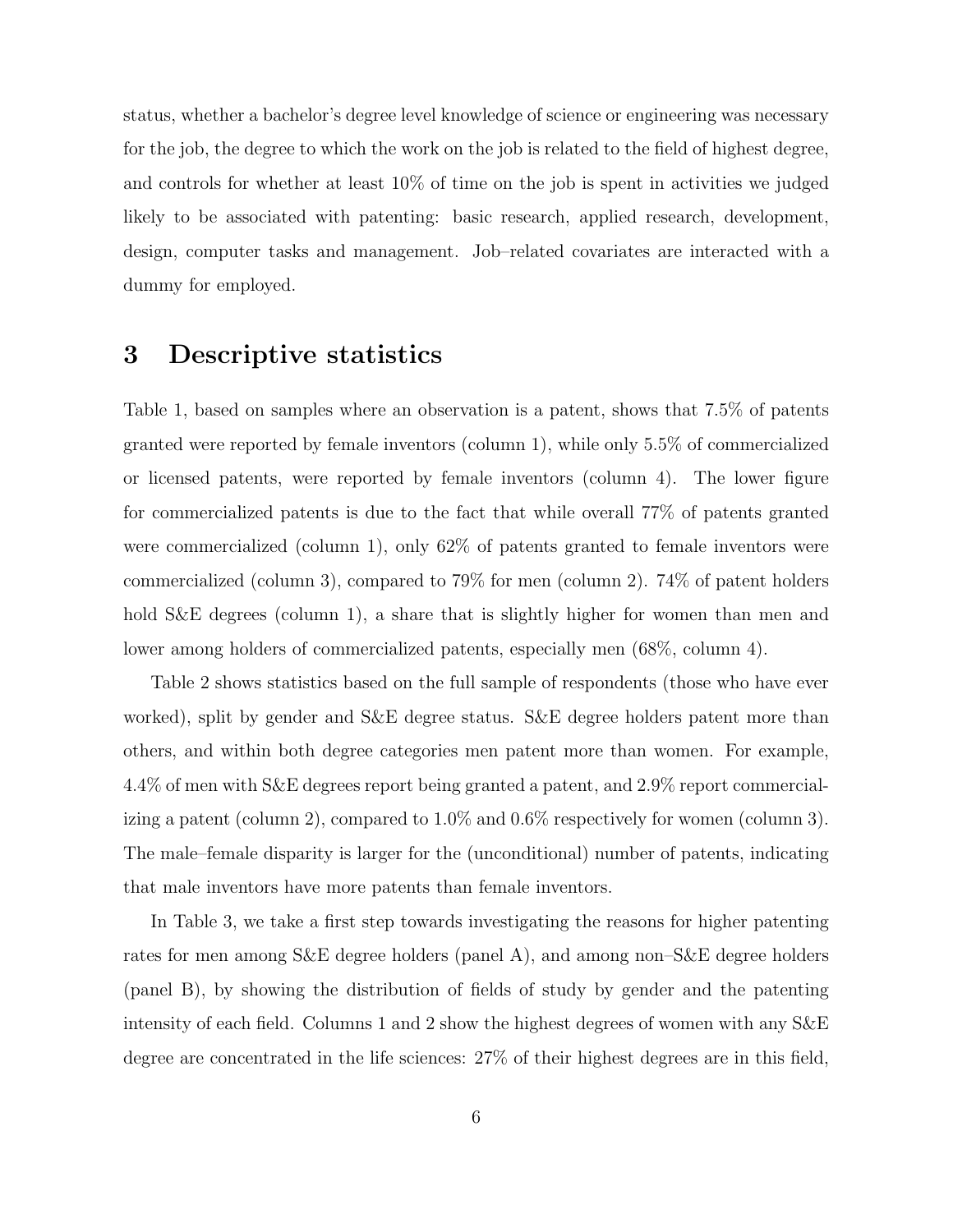compared to 14% for men. Consequently, women with S&E degrees are underrepresented in most other S&E fields, with the largest gaps in the relatively large (for men) fields of electrical and mechanical engineering.

The consequences of these different fields of study may be seen in columns 3–6: respondents reporting a highest degree in life sciences report only 0.06 patents on average (column 4), compared with 0.28 in electrical engineering, the most patent–intensive field, and 0.18 in mechanical engineering. Women with S&E degrees are also slightly underrepresented in the other patent–intensive fields of physical sciences and chemical engineering. The disparity between more female and more male fields is higher for commercialized patents (columns 5 and 6), since, as column 7 shows, only 39% of patents granted in life sciences are commercialized, compared to 62% in electrical engineering and mechanical engineering.

The lower panel examines the sample of respondents with no degree in S&E. We follow the NSF's classification of "technology" fields (which include computer programming, as distinct from computer science) as "S&E–related" rather than as S&E. For this sample, the most common S&E–related fields other than technology are science education fields. Women without an S&E degree are underrepresented in technology (compare columns 1 and 2), which not surprisingly is the most patent–intensive of these fields. However, with only 0.04 patents granted per person (column 4), technology is not very patent intensive compared to S&E fields, and it represents only a small fraction of non–S&E degrees. Most technology patents are commercialized (67% in column 7), yet technology's average number of commercialized patents is only half the S&E average of 0.06 (column 6).

In Tables 4 and 5, we similarly examine a set of job characteristics, for those working at the survey date. In Table 4, we consider the sample of respondents with an S&E degree. The first panel shows that men and women are equally likely to have a job closely related to the field of study of highest degree (columns 1 and 2), and that not surprisingly, those working in jobs closely related to science and engineering study have more patents than others (columns 3 and 4). Women are slightly more likely to be working in an unrelated field, which should tend to reduce their patenting. The second panel shows that men are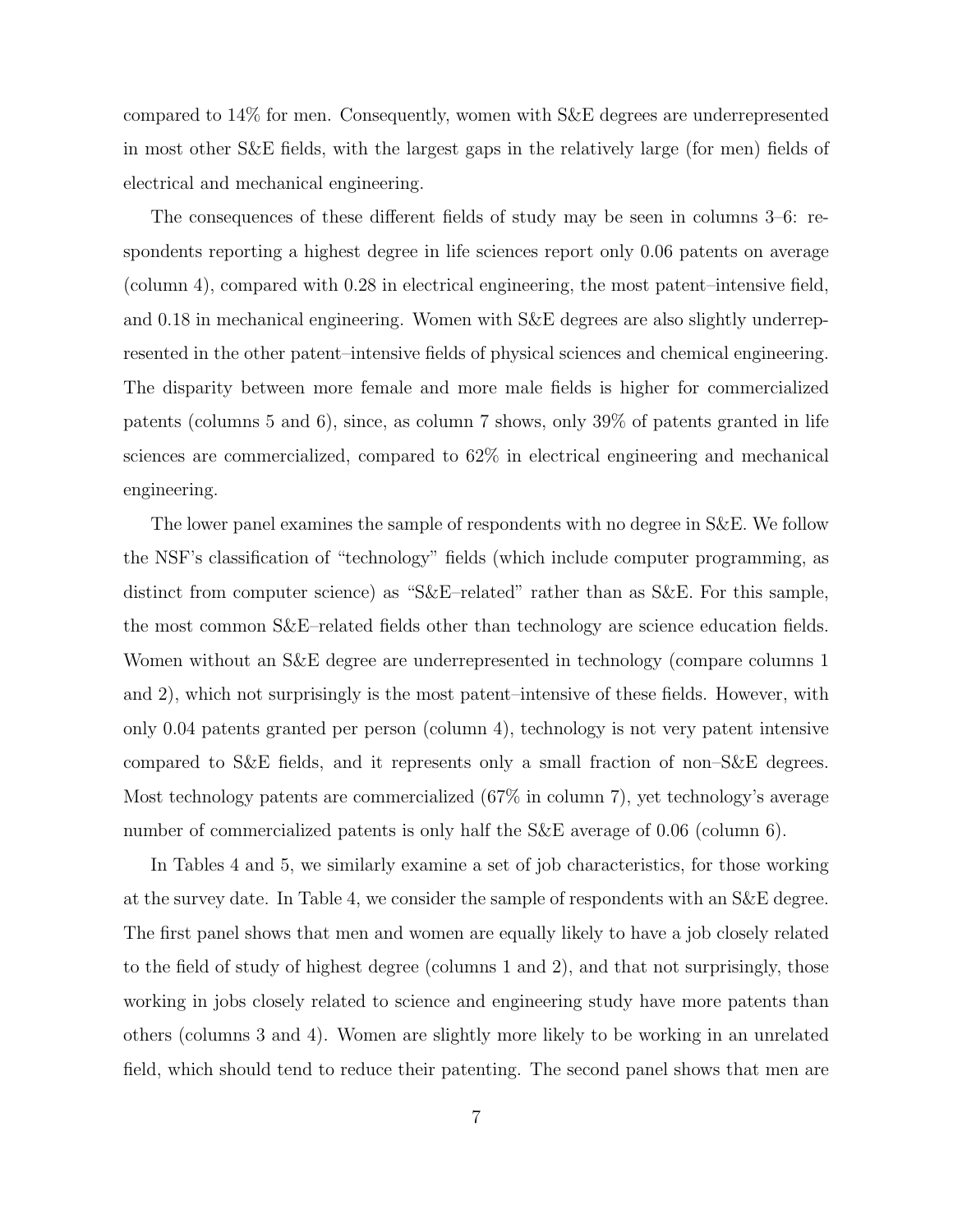much more likely to work in a job for which a knowledge of science and engineering at at least a bachelor's level is required: 72% of men do so, compared to 59% of women, and there is a sharp divide in patenting between respondents who have jobs requiring such knowledge (0.079 commercialized patents per person) and those who do not (0.009).

The third panel shows similar statistics according to whether respondents reported spending at least 10% of their time on various tasks likely to be related to patenting. Women are slightly underrepresented in basic and applied research, somewhat underrepresented in computer tasks, and very underrepresented in development and design, as well as management. At the same time, there are large patenting disparities between those that do and do not do applied research, development and design (columns 3 and 4).

Table 5 shows statistics for the sample of respondents without an S&E degree. The job characteristics which are most closely associated with patenting and in which women are most underrepresented are design and development, with a similar but much less marked pattern in management. Appendix Tables 1 and 2 show means of other variables used in estimation.

## 4 Results

We decompose the gender patenting gap before running regressions, focusing on commercialized patents, to establish the determinants of the gender gap among those with S&E degrees, and among those without. Finally, we estimate the probability of commercializing a patent for those who have been granted a patent.

### 4.1 Decomposition results

Table 6 presents results based on the decomposition of equation (1). The means underlying the decomposition are presented in Appendix Table 3. The first column shows that for commercialized patents, 5.6% of the gender gap is owing to the smaller fraction of women with an S&E degree, 62% is owing to a gender gap among holders of an S&E degree, and 32% is owing to a gender gap among holders of other degrees.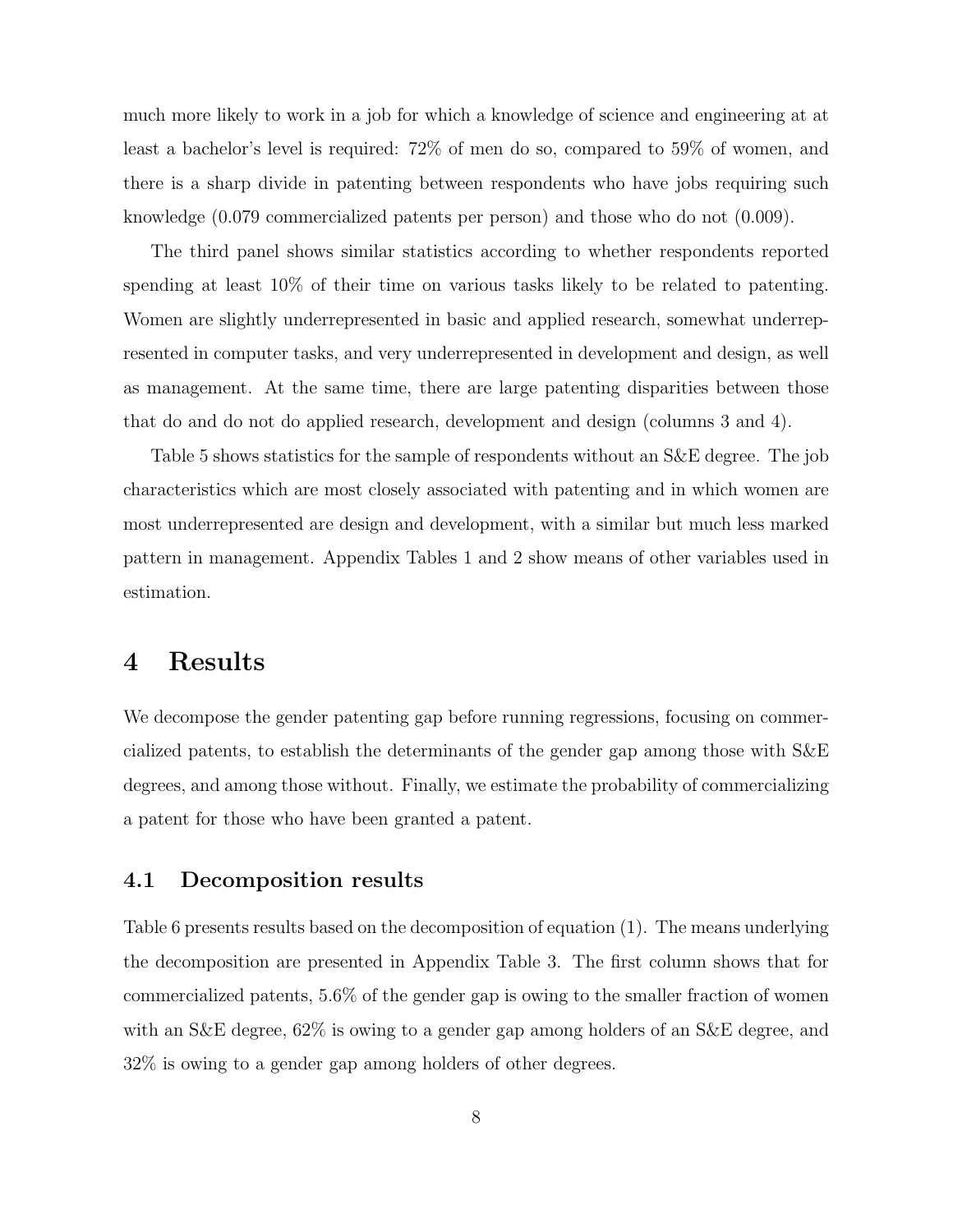This decomposition is heavily influenced by one observation, however: a male with a degree in communications reporting having 70 commercialized patents, an outlier among those without an S&E degree (the next highest tally is 15), and second most prolific patenter in the sample. There does not seem to be an error: the respondent reports that his work is unrelated to the field of his highest degree, that his main task is development, and that his occupation is manager. Nevertheless, we feel more comfortable with the decomposition dropping this observation, and this is reported in column 2. Now the share of the gap within S&E degree holders dominates more clearly at 78%, compared to 7% due to the smaller fraction of women with an S&E degree, and 15% for the within non–S&E component. Columns 3 and 4 shows the decompositions of the probability of any patents and the number of patents per inventor are similar.

Simulations provide a different way of representing the components of the gender gap. If the share of women in S&E were increased to that of men, patents per woman would rise by a factor of 1.9. This would increase women's share of commercialized patents to 10.0%, rather than 5.5% as currently, increasing the number of commercialized patents by 5.0%.<sup>5</sup> On the other hand, if female patenting in S&E were instead raised so as to eliminate the within–S&E patenting gap, patents per woman would rise by a factor of 5.3, resulting in women contributing 23.5% of commercialized patents. This would increase the number of commercialized patents by 23.6%.

We can make a crude calculation of the benefit of the additional patents using the results of Furman, Porter and Stern (2002), who find that the elasticity of a country's GDP with respect to its patent stock is 0.113, controlling for capital and labor. Closing the S&E representation gap would therefore increase GDP per capita by  $0.113 \times 5.0 = 0.6\%$ , and closing the S&E patenting gap would increase GDP per capita by  $0.113 \times 23.7 = 2.7\%$ .<sup>6</sup>

It is useful in interpreting the regressions that follow to use equation (2) to assess how much of the gender patenting gap in commercialized patents is due to a gap in

<sup>5</sup> The outlier's patents are included in this calculation.

<sup>6</sup> The elasticity applies to all patents, rather than to commercialized patents, but the simulations based on patents granted yield similar increases in GDP per capita: a 0.8% increase from increasing women's representation in S&E, and a 2.7% increase from closing the S&E patenting gap.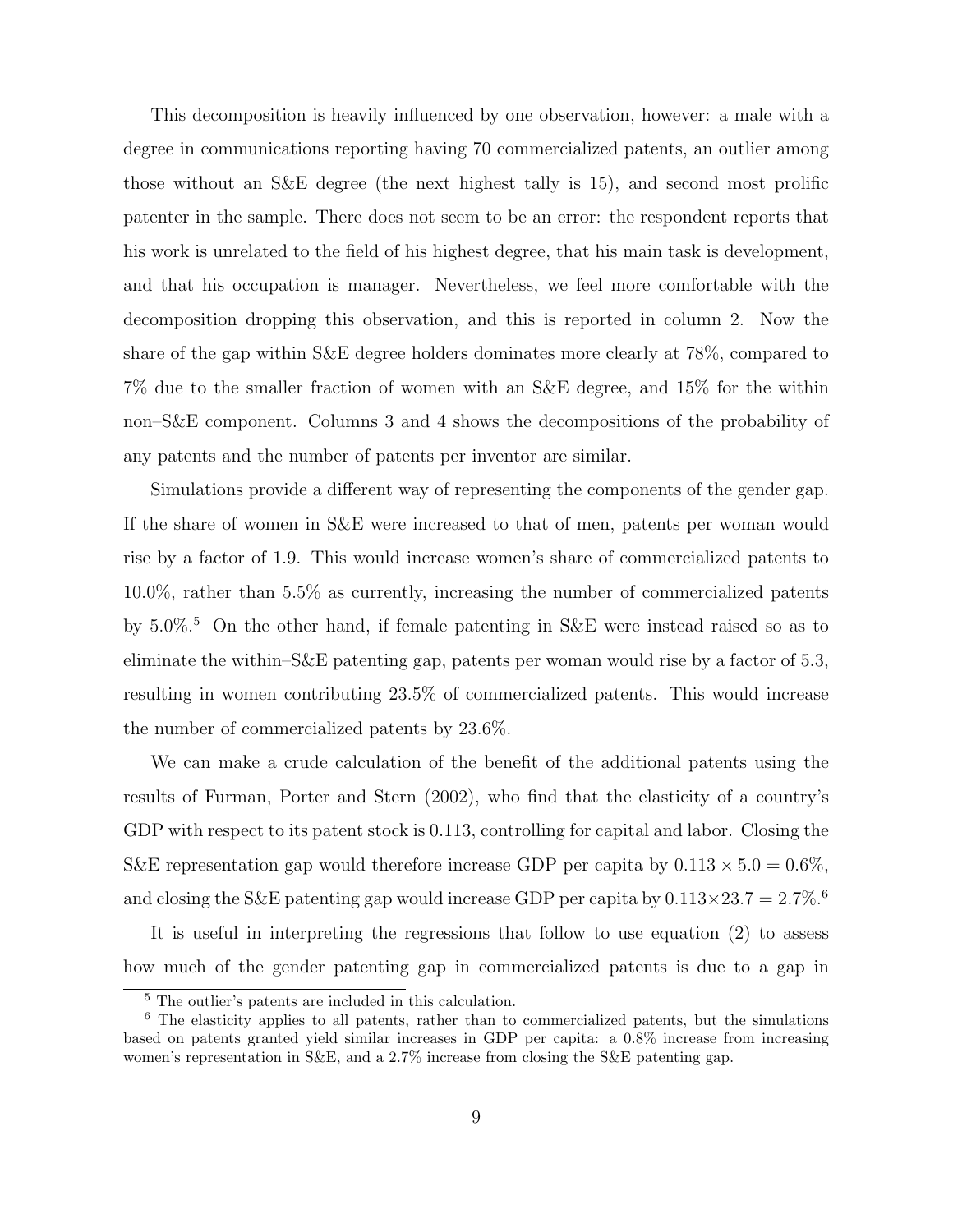the probability of having any commercialized patent versus the gap in the number of commercialized patents conditional on having any. For holders of S&E degrees, 66% is attributable to the gap in the probability of patenting, and the figure of 63% for holders of non–S&E degrees (without the outlier) is very similar.

### 4.2 Probability of patenting

We now estimate the regressions of equation (3) to explain the gender gap in the probability of patenting, the more important component of the patenting gap. In Table 7 panel A, for S&E degree holders, we examine the probability of commercializing a patent, beginning with only the female dummy in column 1: S&E women are 2.3 percentage points less likely to patent than S&E men. Adding dummies for race, ethnicity and nativity in column 2 changes little, but adding 142 dummies for field of study of highest degree and 29 dummies for field of study of bachelor's degree in column 3 reduces the coefficient to 1.5 percentage points, a decrease corresponding to 31% of the original effect in column 1.

The covariates added in columns 4–8 cumulatively explain more of the gap, with education controls explaining  $10\%$  of the gap (column 4), but the dummies for how closely related one's work is to one's highest degree, and whether one needs knowledge of a science or engineering bachelor's degree for the job (column 8) having little effect. The effect of the education controls reflects the lower share of women with doctoral degrees. Only when the dummies for whether at least  $10\%$  of the respondent's time is spent in specific tasks does the coefficient fall again appreciably: from 1.2 percentage points in column 8 to 0.9 percentage points in column 9, or 13% of the original gap. This is likely to be an underestimate of the contribution of job tasks, since tasks are measured at the survey date, while patents are measured over a five year window. Unreported regressions reveal that while each task control individually reduces the gender gap, those with the strongest effects are design and development. Altogether, the covariates explain 61% of the raw gender gap.

In panel B, we repeat the exercise for the sample of non–S&E degree holders. Women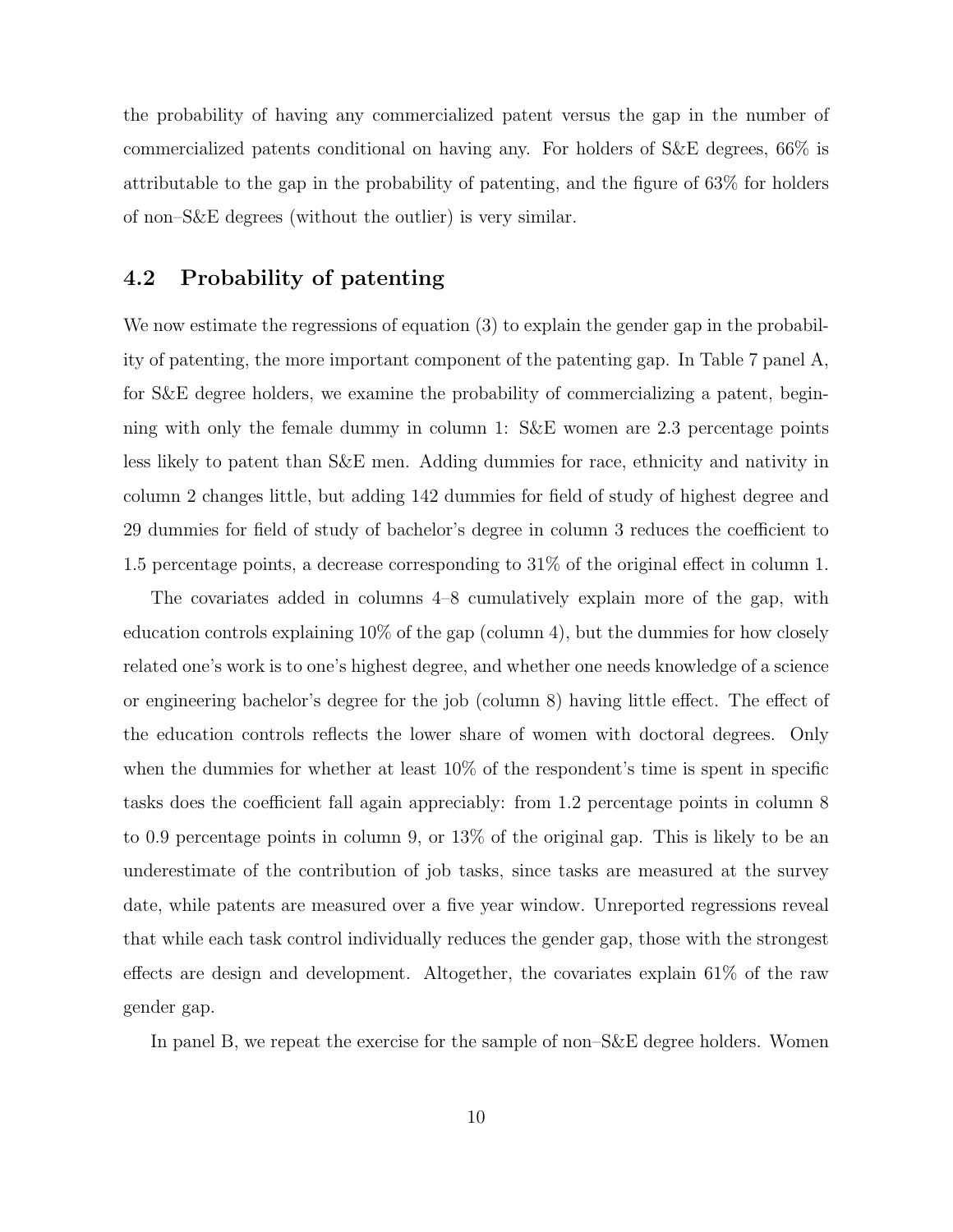are 0.32 percentage points less likely to commercialize a patent than men. Only the controls for job tasks in column 8 make much of a difference to the coefficient, reducing it from 0.25 to 0.21 percentage points, or 16% of the raw gender gap. Altogether, the covariates explain only 34% of the raw gap.

### 4.3 Patents per inventor

We next turn to examining the number of commercialized patents, conditional on any having been commercialized, and present results of estimating equation (4) for the S&E sample in Table 8 panel A. Female inventors commercialize 17 log points fewer patents than men (column 1), and controlling for detailed field of study in column 3 increases the gap to 24 log points. Although this suggests women's choice of field is beneficial to patenting, the effect is outweighed by the opposite effect of field on the more important gap in the probability of patenting at all (Table 7 panel A).

Controls for age and years since highest degree are important for the gap in patents per inventor, reducing the conditional gender gap from 24 log points in column 5 to 18 log points in column 6, or by 29% of the raw gender gap. Job tasks are again important in column 9, accounting for 40% of the raw gender gap. Unreported regressions indicate that design tasks influence the gender gap the most, followed by development and management. Basic research and computer tasks do not affect the gap. The covariates together explain 49% of the raw gender gap.

In panel B, we examine the gender gap in the number of patents per inventor among those without an S&E degree. We are unable to explain this gender gap, with most covariates only deepening the puzzle. The raw gap is a large 37 log points, statistically significant at the 10% level, while the conditional gap in column 8 is 61 log points, though statistically insignificant. Only job tasks (column 8) make a non–trivial contribution to understanding the raw gap, explaining 27% of it.

The panel B regressions are sensitive to the outlier mentioned above, so in panel C, we present the coefficients from regressions on a sample with the outlier dropped. The raw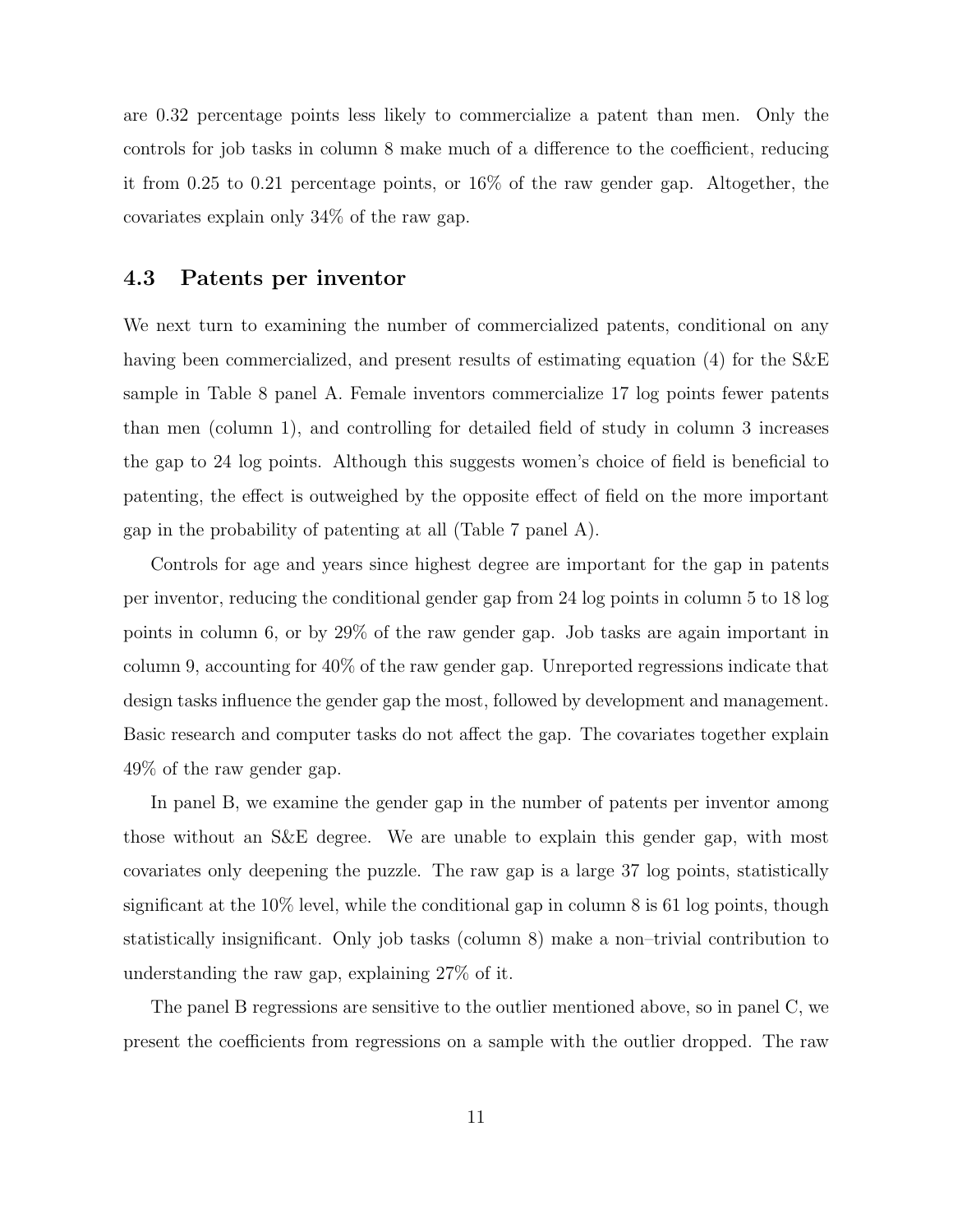gap is smaller, at 21 log points (column 1), statistically significant at the  $10\%$  level. Fields of study deepen the puzzle, while doing work requiring science or engineering knowledge (column 7) and job tasks (column 8) appear to explain a lot of the gap, though the estimates are very imprecise.

### 4.4 Probability of commercializing a granted patent

We have focused on commercialized patents, as these are likely to be those contributing more to economic growth. Table 1 indicated that conditional on being granted any patent, female inventors are less likely to commercialize a patent than male inventors. We examine this conditional probability explicitly in Table 9, by estimating equation (5). For S&E degree holders, in panel A, there is a 9.7 percentage point raw gender gap (column 1), statistically significant at the 10% level, which may be compared with the overall commercialization rate of 77%. 70% of this gap is explained by detailed field of study (column 3); age and years since highest degree explain another 24% (column 6), while other covariates either explain little or increase the puzzle. Together the covariates explain 86% of the gap.

Due to the small sample size of only 202 patents, we are less successful in understanding this outcome for those without an S&E degree (panel B). The raw gender gap is 8.8 percentage points, but it is statistically insignificant. The point estimates indicate that most covariates deepen the puzzle, while job tasks make a large contribution to explaining the raw gap, with an additional contribution of age and years since highest degree. The column 9 point estimate is the same as in column 1.

# 5 Conclusions

Women are much less likely to be granted a patent than men, and are somewhat less likely to commercialize or license the patents they are granted. Because women with a degree in S&E patent little more than other women, increasing the share of women in S&E would not greatly increase patenting. Only 7% of the gender gap in commercialized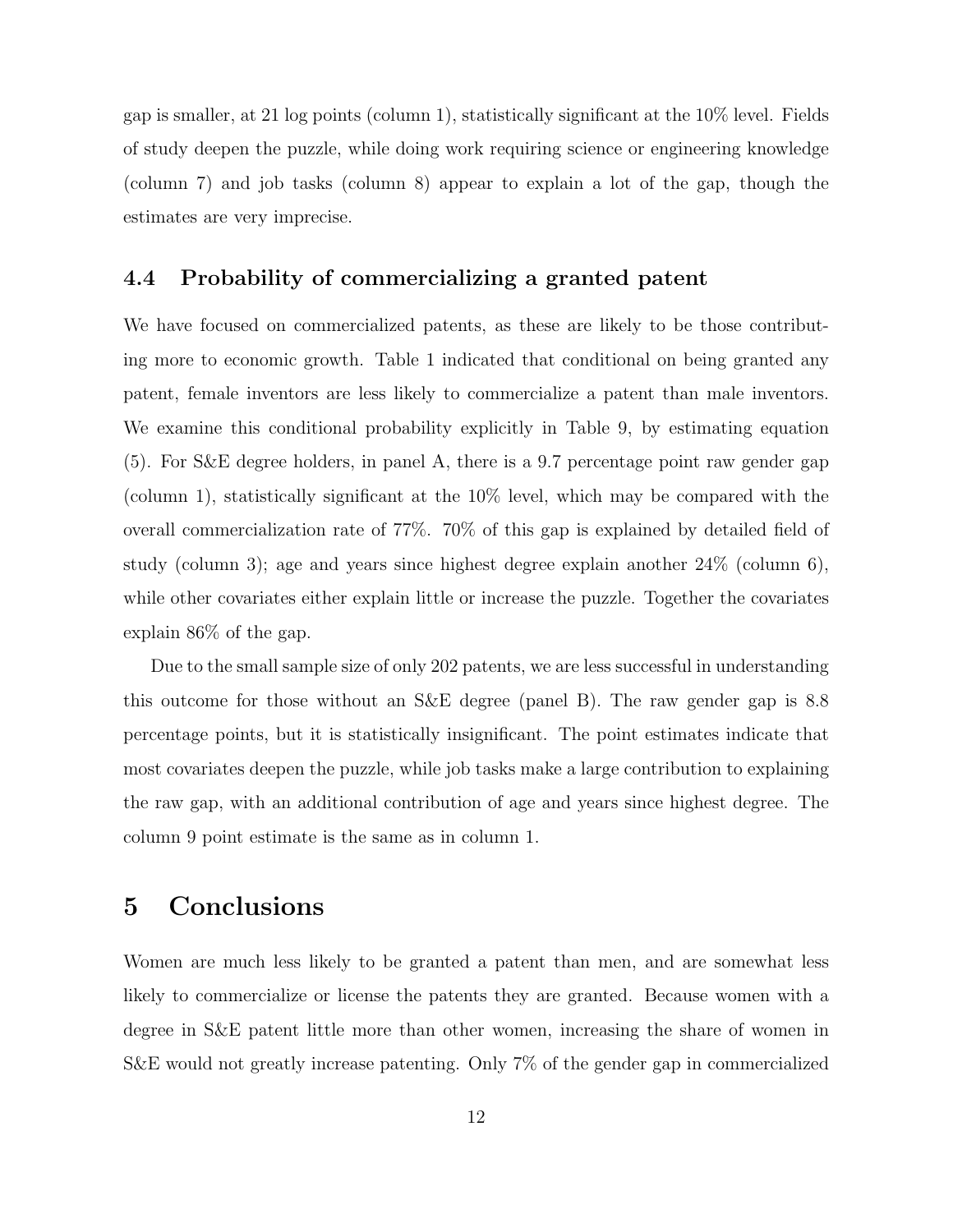patents is owing to women's underrepresentation in S&E, compared to 78% owing to the patenting gap among holders of S&E degrees. Results for all patents granted are similar. The gender patenting gap is economically very significant: closing the gap among S&E degree holders would increase commercialized patents by 24% and GDP per capita by 2.7%.

The most important determinants of the gender gap among S&E degree holders are women's underrepresentation in patent–intensive fields of study, especially electrical and mechanical engineering, and in patent–intensive job tasks, especially development and design. Women's lower share of doctoral degrees plays a minor role, reducing their probability of patenting at all, while women's younger age plays a minor role by reducing the number of patents for those who have any. Hunt (2010) finds that pay and promotion issues cause women to be more likely than men to leave engineering (compared to other fields). As similar patterns are found in other male–dominated fields, she recommends improving women engineers' mentoring and networks, and addressing possible discrimination by managers and co–workers. Such measures might also encourage more women to enter engineering.

It is also useful to note factors found to be unimportant among S&E degree holders. Conditional on age and years since highest degree, current employment status and years since last employment do not affect the gender gap. Though women in the sample are closely attached to the labor force, the effect of actual experience may be larger than captured by these measures anchored on the survey date. Other variables with little effect on the conditional gender gap include the extent to which the respondent's job is related to the field of study of highest degree and whether the respondent's job requires science or engineering knowledge at the level of a bachelor's degree or higher. This is despite a large gender gap in the S&E knowledge requirement variable, and a large unconditional patenting differential between respondents in jobs requiring and not requiring S&E knowledge: these gaps reflect different choices of field of study.

The results highlight the importance of distinguishing between science and engineering in research on the choice of field of study. Stinebrickner and Stinebrickner (2011) study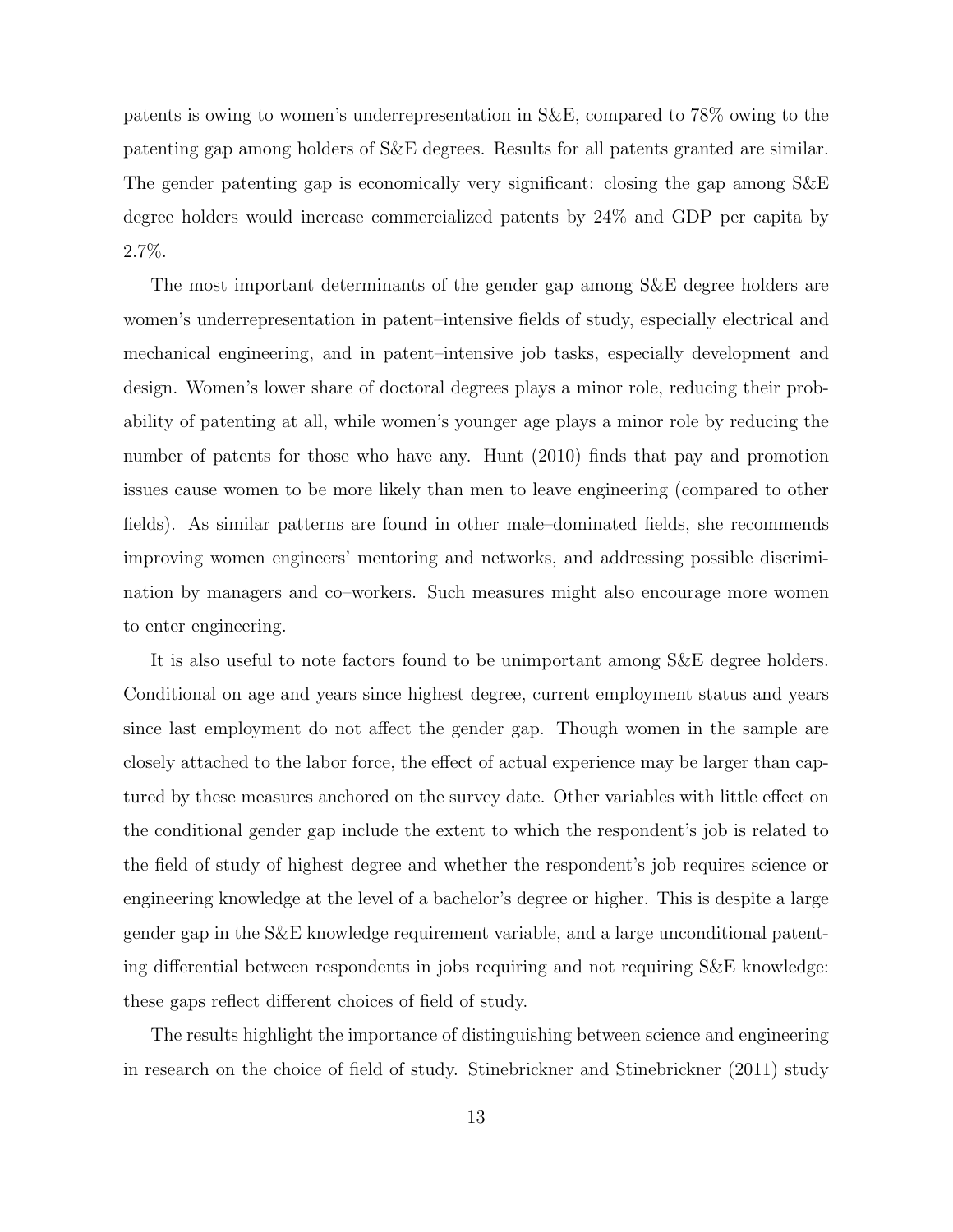the decision to major in science and math in a liberal arts college where engineering is not an option; Zafar (2008) uses data from a university at which engineering school students must declare their engineering major on entering college, and therefore drops these students. The necessity for potential engineering majors of being well–informed in high school might not be unrelated to the low share of women in engineering. Further research is also required on movements into and out of design and development jobs.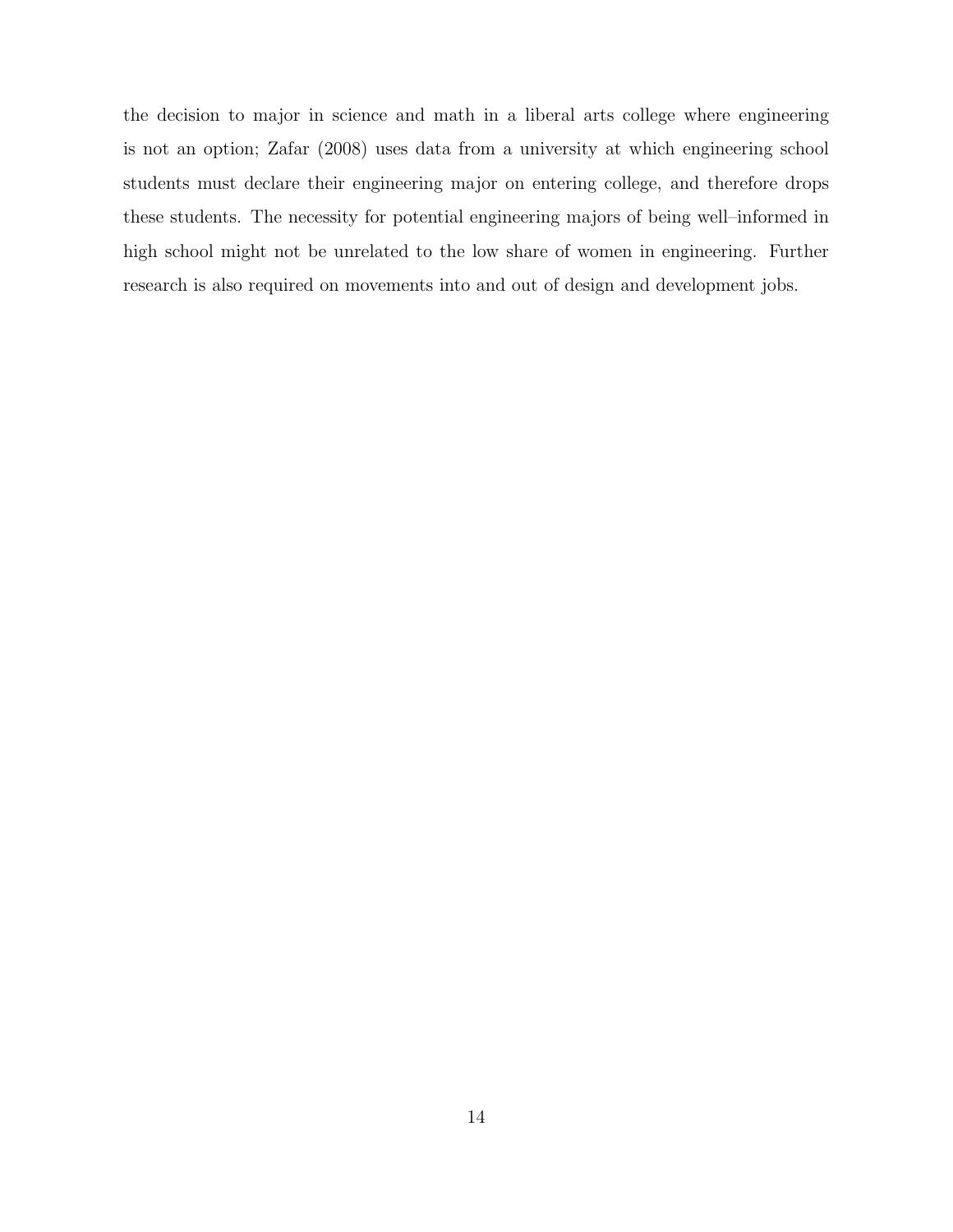# References

- Ashcraft, Catherine and Anthony Breitzman. 2007. "Who Invents IT? An Analysis of Women's Participation in Information Technology Patenting". National Center for Women and Information Technology.
- Ding, Waverly W., Fiona Murray and Toby E. Stuart. 2006. "Gender Differences in Patenting in the Academic Life Sciences". Science, 313 665–667.
- Frietsch, Rainer, Inna Haller, Melanie Funken–Vrohlings, and Hariolf Grupp. 2009. Research Policy, 38 590–599.
- Furman, Jeffrey L., Michael E. Porter and Scott Stern. 2002. "The determinants of national innovative capacity". Research Policy, 31 pp. 899–933.
- Hunt, Jennifer. 2010. "Why Do Women Leave Science and Engineering?". NBER Working Paper 15853, March.
- Stephan, Paula, Gurmu Shiferaw, A.J. Sumell and Grant Black. 2010. "Who's Patenting in the University? Evidence from the Survey of Doctorate Recipients". Economics of Innovation and New Technology, 19 (5) 481–503.
- Stinebrickner, Todd and Ralph Stinebrickner. 2011. "Math or Science? Using Longitudinal Expectations Data to Examine the Process of Choosing a College Major". University of Western Ontario working paper.
- Thursby, Jerry G. and Marie C. Thursby. 2005. "Gender Patterns of Research and Licensing Activity of Science and Engineering Faculty". Journal of Technology Transfer, 30 343–353.
- U.S. Patent and Trademark Office. 1999. "Buttons to Biotech: 1996 Update Report with supplemental data through 1998". www.uspto.gov/web/offices/ac/ido/oeip/taf/wom 98.pdf, accessed December 13, 2011.
- Whittington, Kersten Bunker and Laurel Smith–Doerr. 2005. "Gender and Commercial Science: Women's Patenting in the Life Sciences". Journal of Technology Transfer, 30 355–370.
- Whittington, Kersten Bunker and Laurel Smith–Doerr. 2008. "Women Inventors in Context: Disparities in Patenting Across Academia and Industry". Gender and Society, 22 194–218.
- Zafar, Basit. 2008. "College Major Choice and the Gender Gap". Federal Reserve Bank of New York working paper.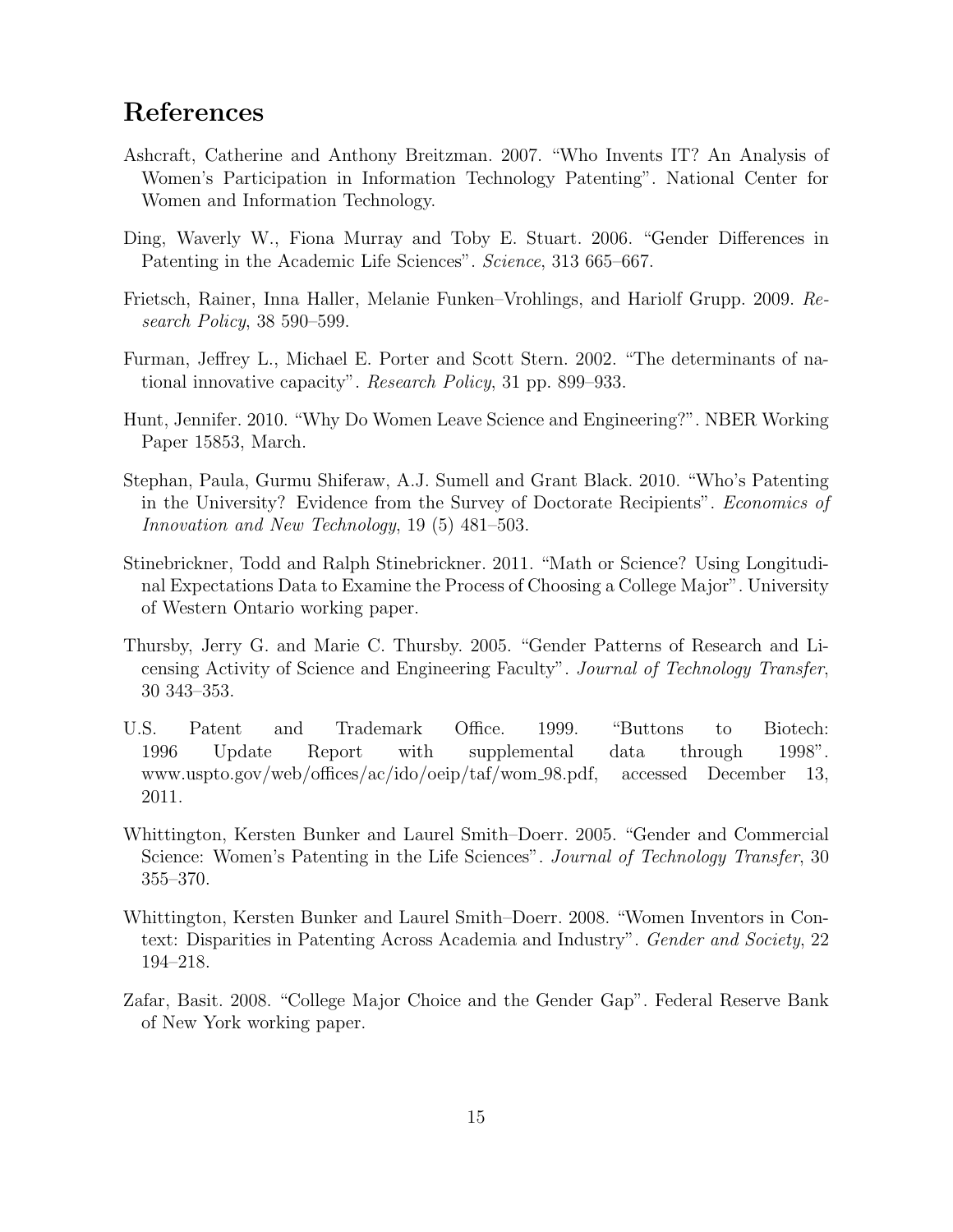|                   |       | Patents granted    |                | Patents commercialized |               |           |  |
|-------------------|-------|--------------------|----------------|------------------------|---------------|-----------|--|
|                   | All   | Male               | Female         | All                    | Male          | Female    |  |
|                   |       | <i>s</i> inventors | inventors      |                        | inventors     | inventors |  |
|                   | 1     | $\mathbb{Z}^n$     | $\mathfrak{I}$ | $\langle 4 \rangle$    | $\mathcal{D}$ | $\alpha$  |  |
| Female inventor   | 0.075 |                    |                | 0.055                  | $\theta$      |           |  |
| Commercialized    | 0.773 | 0.785              | 0.617          |                        |               |           |  |
| S&E degree holder | 0.738 | 0.737              | 0.761          | 0.684                  | 0.681         | 0.730     |  |
| Observations      | 2070  | 1833               | 237            | 1299                   | 1173          | 126       |  |

Table 1: Statistics on sample of patents

Note: Weighted using survey weights. An observation corresponds to a patent. S&E denotes science and engineering.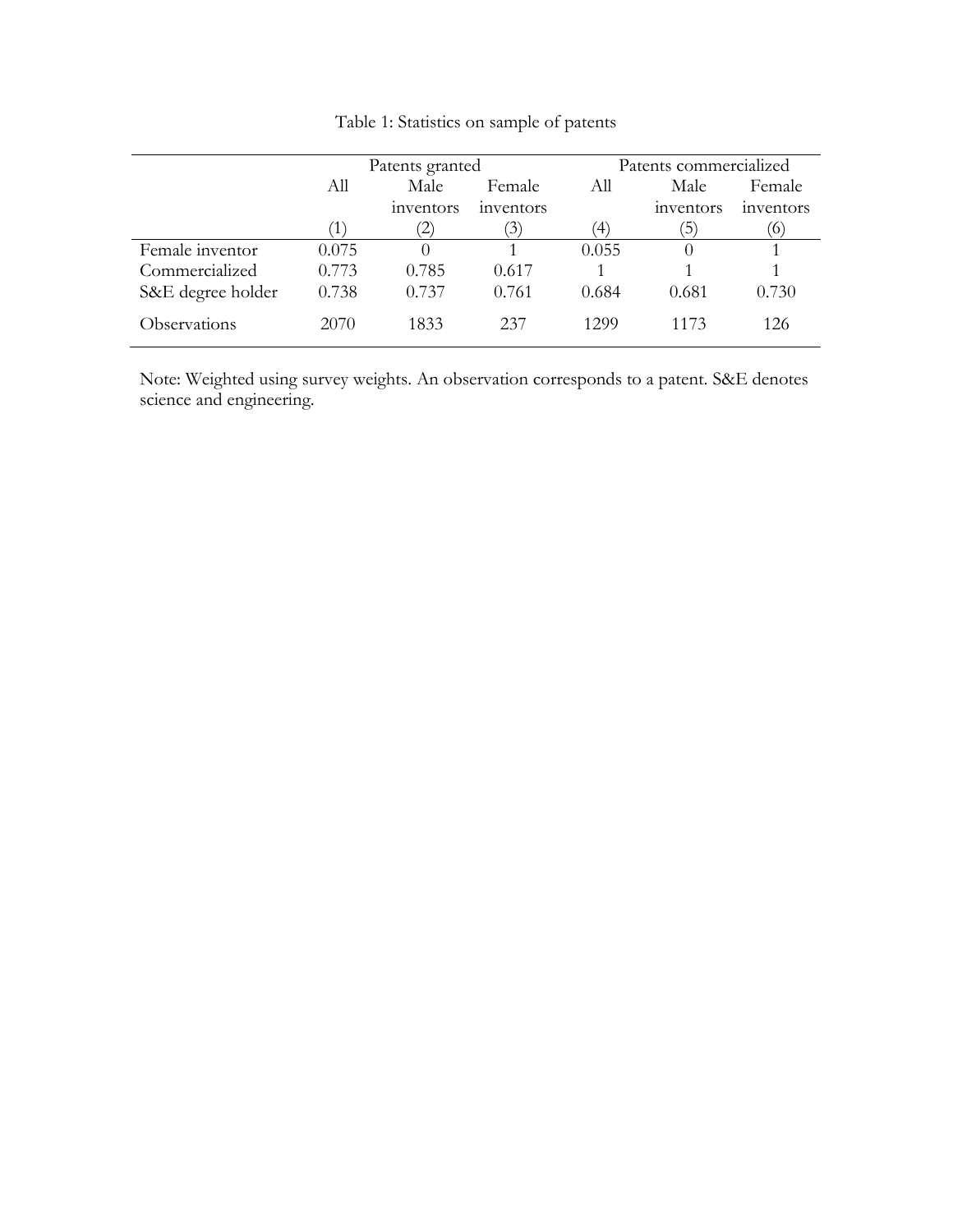|                           | All    | S&E degree holders |                          | Non-S&E degree<br>holders |              |
|---------------------------|--------|--------------------|--------------------------|---------------------------|--------------|
|                           | Ί      | Male<br>2)         | Female<br>$\mathfrak{B}$ | Male<br>$\left( 4\right)$ | Female<br>5) |
| A. Patents granted        |        |                    |                          |                           |              |
| Number                    | 0.032  | 0.131              | 0.025                    | 0.023                     | 0.001        |
| Any $(\%)$                | 1.0    | 4.4                | 1.0                      | 0.6                       | 0.1          |
| B. Patents commercialized |        |                    |                          |                           |              |
| Number                    | 0.019  | 0.074              | 0.011                    | 0.017                     | 0.001        |
| Any $(\%)$                | 0.7    | 2.9                | 0.6                      | 0.4                       | 0.1          |
| Observations              | 88,094 | 25,568             | 9607                     | 23,754                    | 29,165       |

Table 2: Patenting rates by gender among holders of science and engineering degrees

Note: Weighted using survey weights. Samples are drawn from respondents who have ever worked. S&E denotes science and engineering.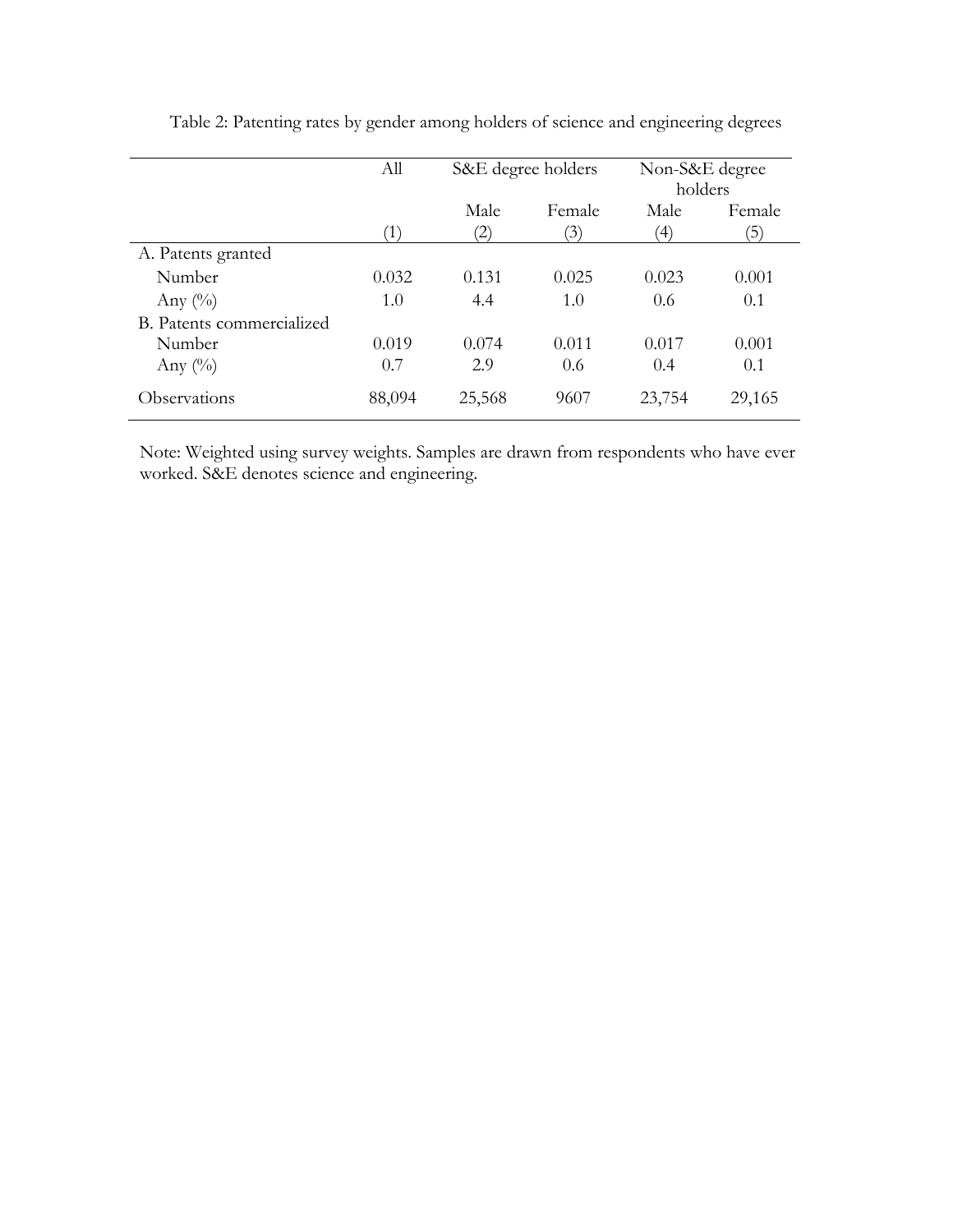|                                      |              | Highest degree |              | Patents granted |              | Patents commercialized |         |
|--------------------------------------|--------------|----------------|--------------|-----------------|--------------|------------------------|---------|
|                                      | Men          | Women          | Any          | Number          | Any          | Number                 | As $\%$ |
|                                      | $(^{0}_{0})$ | $(^{0}_{0})$   | $(^{0}_{0})$ |                 | $(^{0}_{0})$ |                        | patents |
|                                      |              |                |              |                 |              |                        | granted |
|                                      | (1)          | (2)            | (3)          | (4)             | (5)          | (6)                    | (7)     |
| A. S&E degree holders                |              |                |              |                 |              |                        |         |
| Computer Science                     | 11.0         | 12.7           | 1.9          | 0.04            | 1.3          | 0.03                   | 64.4    |
| Mathematics                          | 5.2          | 8.5            | 1.2          | 0.02            | 0.8          | 0.01                   | 65.2    |
| Life Sciences                        | 14.2         | 26.5           | 2.2          | 0.06            | 1.1          | 0.02                   | 39.3    |
| Physical sciences                    | 8.5          | 7.4            | 6.5          | 0.22            | 3.7          | 0.10                   | 45.3    |
| Civil engineering/<br>architecture   | 5.5          | 1.6            | 1.1          | 0.03            | 0.7          | 0.02                   | 62.4    |
| Electrical engineering               | 11.3         | 3.5            | 8.1          | 0.28            | 5.7          | 0.18                   | 62.3    |
| Chemical engineering                 | 3.5          | 2.3            | 6.4          | 0.20            | 4.6          | 0.12                   | 59.4    |
| Mechanical/industrial<br>engineering | 13.8         | 4.0            | 6.2          | 0.18            | 4.2          | 0.11                   | 61.7    |
| S&E-related fields                   | 10.1         | 15.0           | 1.2          | 0.03            | 0.7          | 0.01                   | 42.6    |
| Social sciences                      | 1.8          | 2.7            | 2.1          | 0.03            | 1.5          | 0.02                   | 71.9    |
| Other non-S&E                        | 15.2         | 15.9           | 2.1          | 0.06            | 1.5          | 0.03                   | 56.0    |
| All                                  | 100.0        | 100.0          | 3.4          | 0.10            | 2.2          | 0.06                   | 55.4    |
| Observations                         | 24,575       | 10,600         |              | 35,175          |              |                        | $-\,-$  |
| B. Non S&E degree holders            |              |                |              |                 |              |                        |         |
| Technology                           | 2.2          | 0.3            | 2.5          | 0.04            | 1.9          | 0.03                   | 67.2    |
| Other S&E-related                    | 7.7          | 14.3           | 0.3          | 0.01            | 0.2          | 0.00                   | 61.9    |
| Social science                       | 13.8         | 13.1           | 0.3          | 0.01            | 0.2          | 0.00                   | 19.4    |
| Other non-S&E                        | 76.2         | 72.4           | 0.3          | 0.01            | 0.2          | 0.01                   | 83.2    |
| All                                  | 100.0        | 100.0          | 0.3          | 0.01            | 0.2          | 0.01                   | 70.5    |
| Observations                         | 23,754       | 29,165         |              | 52,919          |              |                        | $-$     |

Table 3: Respondent fields of study and associated patenting statistics

Note: Weighted using survey weights. Samples are drawn from respondents who have ever worked. Column 7 is based on the ratio of columns 6 and 4. S&E denotes science and engineering.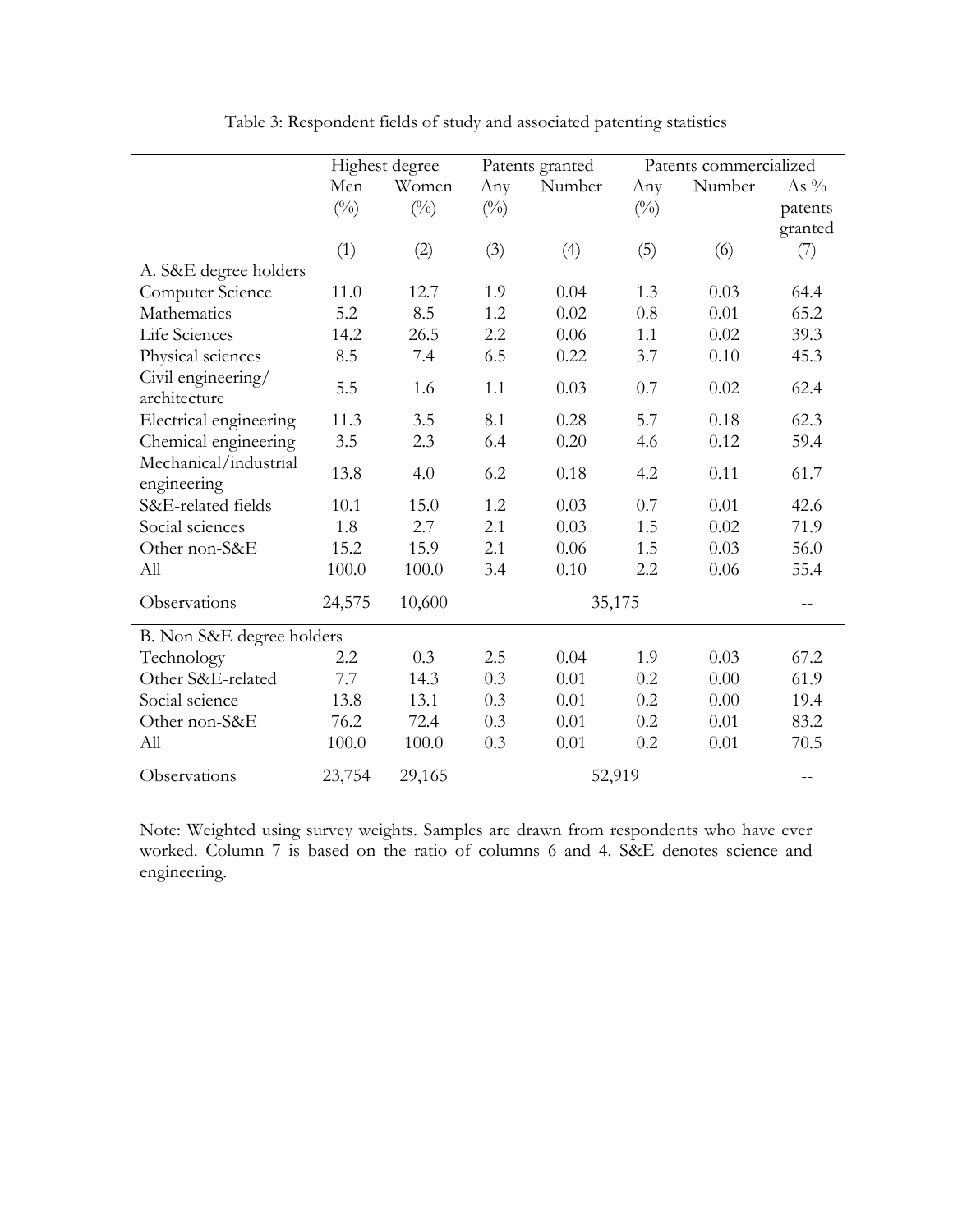|                                    | Men           | Women        | Patents | Patents        |
|------------------------------------|---------------|--------------|---------|----------------|
|                                    | $(^{0}/_{0})$ | $(^{0}_{0})$ | granted | commercialized |
|                                    | (1)           | (2)          | (3)     | (4)            |
| How related is job to high degree? |               |              |         |                |
| Closely related                    | 59.6          | 59.3         | 0.133   | 0.073          |
| Somewhat related                   | 26.7          | 23.9         | 0.076   | 0.041          |
| Unrelated                          | 13.6          | 16.8         | 0.024   | 0.018          |
|                                    | 100.0         | 100.0        |         |                |
| Need S&E bachelor's knowledge?     |               |              |         |                |
| Yes                                | 72.1          | 58.6         | 0.141   | 0.079          |
| No                                 | 27.9          | 41.4         | 0.018   | 0.009          |
|                                    | 100.0         | 100.0        | $-$     | $- -$          |
| At least 10% time in job spent on: |               |              |         |                |
| Basic research?                    |               |              |         |                |
| Yes                                | 23.2          | 20.7         | 0.181   | 0.085          |
| No                                 | 76.8          | 79.3         | 0.079   | 0.049          |
| Applied research?                  |               |              |         |                |
| Yes                                | 35.6          | 30.4         | 0.227   | 0.121          |
| No                                 | 64.4          | 69.6         | 0.038   | 0.024          |
| Development?                       |               |              |         |                |
| Yes                                | 36.5          | 25.5         | 0.241   | 0.145          |
| No                                 | 63.5          | 74.5         | 0.032   | 0.013          |
| Design?                            |               |              |         |                |
| Yes                                | 38.1          | 20.0         | 0.209   | 0.127          |
| No                                 | 61.9          | 80.0         | 0.049   | 0.022          |
| Computer tasks?                    |               |              |         |                |
| Yes                                | 43.3          | 38.7         | 0.108   | 0.067          |
| No                                 | 56.7          | 61.3         | 0.098   | 0.049          |
| Management tasks?                  |               |              |         |                |
| Yes                                | 66.3          | 45.1         | 0.126   | 0.070          |
| No                                 | 33.7          | 54.9         | 0.062   | 0.034          |

Table 4: Job characteristics for workers with S&E degrees

Note: Weighted with survey weights. 31,404 observations on respondents with an S&E degree who were working at the survey date. The job tasks questions are in answer to "Which of the following work activities occupied at least 10% of your time during a typical work week on this [principal] job?": Basic research – study directed towards gaining scientific knowledge primarily for its own sake; Applied research – study directed toward gaining scientific knowledge to meet a recognized need; Development – using knowledge gained from research for the production of materials, devices; Design of equipment, processes, structures, models; Computer applications, programming, systems development; Managing or supervising people or projects. S&E denotes science and engineering.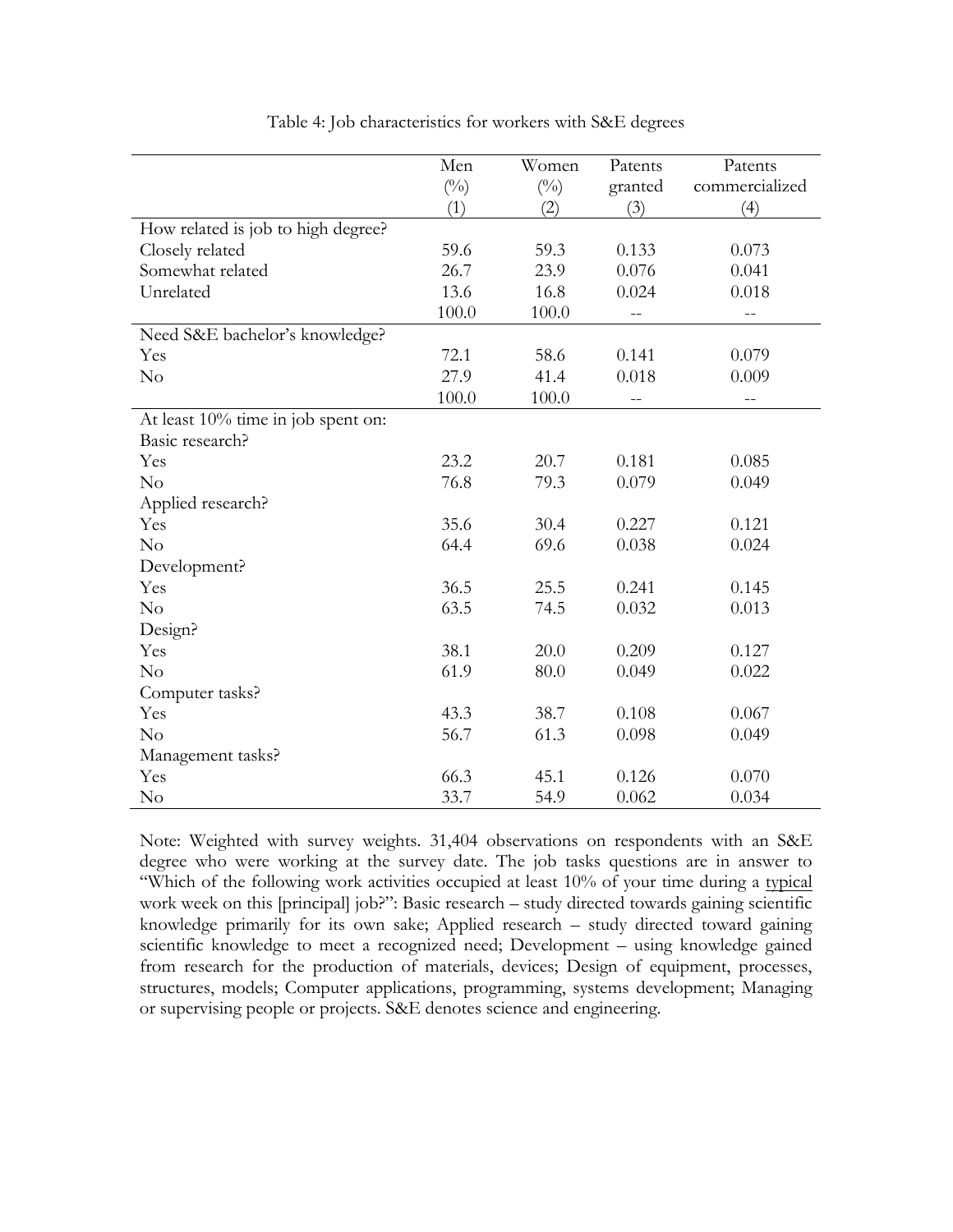|                                    | Men  | Women | Patents | Patents        |
|------------------------------------|------|-------|---------|----------------|
|                                    |      |       | granted | commercialized |
|                                    | (1)  | (2)   | (3)     | (4)            |
| Need S&E bachelor's knowledge?     |      |       |         |                |
| Yes                                | 18.0 | 14.3  | 0.015   | 0.010          |
| No                                 | 82.0 | 85.7  | 0.012   | 0.009          |
| At least 10% time in job spent on: |      |       |         |                |
| Basic research?                    |      |       |         |                |
| Yes                                | 15.8 | 13.1  | 0.008   | 0.004          |
| $\rm No$                           | 84.2 | 86.9  | 0.013   | 0.010          |
| Applied research?                  |      |       |         |                |
| Yes                                | 20.0 | 19.0  | 0.016   | 0.010          |
| $\rm No$                           | 80.0 | 81.0  | 0.012   | 0.009          |
| Development?                       |      |       |         |                |
| Yes                                | 23.8 | 20.2  | 0.043   | 0.037          |
| $\rm No$                           | 76.2 | 79.8  | 0.004   | 0.001          |
| Design?                            |      |       |         |                |
| Yes                                | 18.0 | 11.1  | 0.066   | 0.057          |
| $\rm No$                           | 82.0 | 88.9  | 0.003   | 0.001          |
| Computer tasks?                    |      |       |         |                |
| Yes                                | 29.7 | 26.8  | 0.011   | 0.007          |
| $\rm No$                           | 70.3 | 73.2  | 0.013   | 0.010          |
| Management tasks?                  |      |       |         |                |
| Yes                                | 65.3 | 53.1  | 0.017   | 0.015          |
| $\rm No$                           | 34.7 | 47.9  | 0.006   | 0.001          |

Table 5: Job characteristics for workers with no S&E degree

Note: Weighted with survey weights. 45,508 observations on respondents without an S&E degree who were working at the survey date. See Table 4 for the exact questions about job tasks. S&E denotes science and engineering.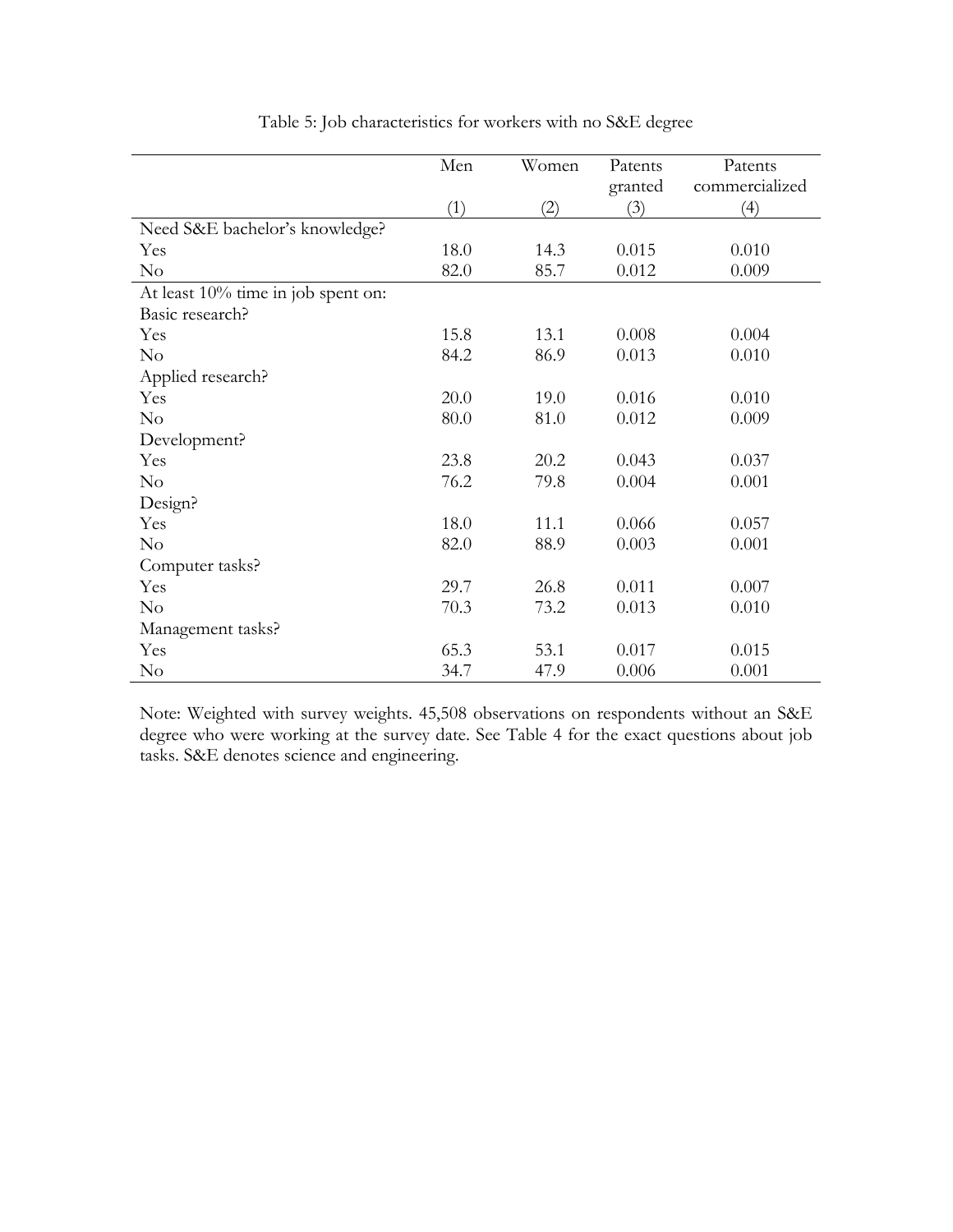|                                        |             | Number of patents                       | Probability<br>of any | Number of<br>patents |
|----------------------------------------|-------------|-----------------------------------------|-----------------------|----------------------|
|                                        |             |                                         | patent                | any patent           |
|                                        | Full sample | Sample without one male non-S&E outlier |                       |                      |
|                                        |             |                                         | $\mathfrak{I}$        | '4)                  |
| Between S&E,<br>non-S&E degree holders | 5.6         | 7.1                                     | 9.4                   | 11.0                 |
| Within S&E degree holders              | 62.1        | 78.4                                    | 71.7                  | 74.1                 |
| Within non-S&E degree holders          | 32.4        | 14.5                                    | 18.9                  | 15.0                 |
| Total                                  | 100.0       | 100.0                                   | 100.0                 | 100.0                |

Table 6: Decomposition of the gender gap in number of commercialized patents (%)

Note: S&E denotes science and engineering.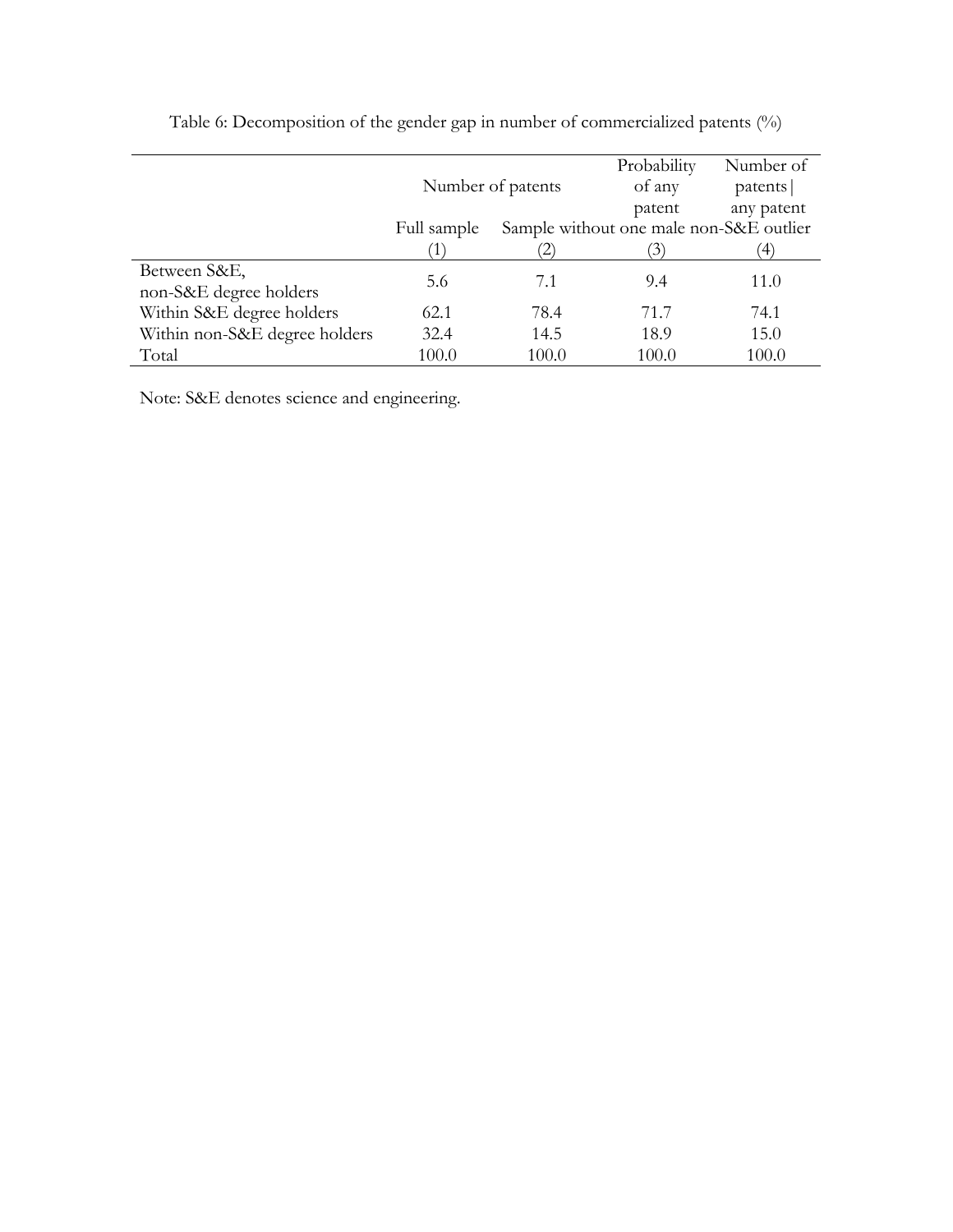|                            | $^{\prime}1)$ | (2)          | (3)          | (4)               | (5)          | (6)          |                   | (8)           | (9)          |
|----------------------------|---------------|--------------|--------------|-------------------|--------------|--------------|-------------------|---------------|--------------|
| A. S&E degree holders      |               |              |              |                   |              |              |                   |               |              |
|                            | $-0.0230***$  | $-0.0224***$ | $-0.0152***$ | $-0.0130***$      | $-0.0131***$ | $-0.0129***$ | $-0.0126***$      | $-0.0120$ *** | $-0.0089***$ |
| Female                     | (0.0014)      | (0.0014)     | (0.0015)     | (0.0015)          | (0.0015)     | (0.0015)     | (0.0016)          | (0.0015)      | (0.0015)     |
| $R^2$                      | 0.01          | 0.01         | 0.03         | 0.04              | 0.04         | 0.04         | 0.04              | 0.04          | 0.05         |
| B. Non S&E degree holders  |               |              |              |                   |              |              |                   |               |              |
| Female                     | $-0.0032***$  | $-0.0031***$ | $-0.0029***$ | $-0.0028***$      |              | $-0.0028***$ | $-0.0027***$      | $-0.0025***$  | $-0.0021***$ |
|                            | (0.0005)      | (0.0005)     | (0.0005)     | (0.0005)          |              | (0.0005)     | (0.0005)          | (0.0005)      | (0.0005)     |
| $R^2$                      | 0.00          | 0.00         | 0.01         | 0.01              | $- -$        | 0.01         | 0.01              | 0.01          | 0.01         |
| Race, ethnicity, immigrant | --            | Yes          | Yes          | Yes               | Yes          | Yes          | Yes               | Yes           | Yes          |
| Fields of study            |               | --           | Yes          | Yes               | Yes          | Yes          | Yes               | Yes           | Yes          |
| Highest degree             | --            |              | $- -$        | Yes               | Yes          | Yes          | Yes               | Yes           | Yes          |
| Level of S&E degree        | --            |              | $- -$        | $- -$             | Panel A      | Panel A      | Panel A           | Panel A       | Panel A      |
| Potential experience       | $- -$         | --           | $- -$        | $\qquad \qquad -$ | $- -$        | Yes          | Yes               | Yes           | Yes          |
| Labor force status         |               |              |              | --                |              |              | Yes               | Yes           | Yes          |
| Need S&E knowledge,        |               |              |              |                   |              |              | $\qquad \qquad -$ | Yes           | Yes          |
| Job tasks                  |               |              |              |                   |              |              |                   |               | Yes          |

Table 7: Probability of commercializing or licensing a patent

Note: Coefficients from least squares regressions weighted with survey weights; robust standard errors. The panel A sample has 35,175 observations, the panel B sample 52,919. Race and ethnicity controls are dummies for Asian, black non-Hispanic, Hispanic any race and mixed race non-Hispanic. Immigrant controls are dummies for born abroad non-citizen, born abroad as U.S. citizen, born in U.S. territories. Fields of study controls are 142 (83 in panel B) dummies for field of study of highest degree, and 29 (14 in panel B) dummies for field of study of bachelor's degree. Highest degree controls are dummies for master's, doctoral and professional degrees. Level of S&E degree comprises four dummies for bachelor's, master's, doctoral and minor degrees in science or engineering. Potential experience is controlled with six age dummies and five dummies for years since highest degree. Labor force status comprises a dummy for employed, the number of years since last employment interacted with employment, and dummies for fulltime master's student, fulltime doctoral student, and other student. Need S&E knowledge is a dummy for whether the respondent reported that bachelor's degree level knowledge of science or engineering was necessary for the job. Study/job relatedness controls are two dummies for the current job is closely or fairly closely related to the field of study of highest degree. Jobs tasks are dummies for whether the respondent spends more than 10% of work time on basic research, applied research, development, design, computer tasks or management. Job covariates are interacted with an employment dummy. S&E denotes science and engineering.

\*\*\* p<0.01, \*\* p<0.05, \* p<0.1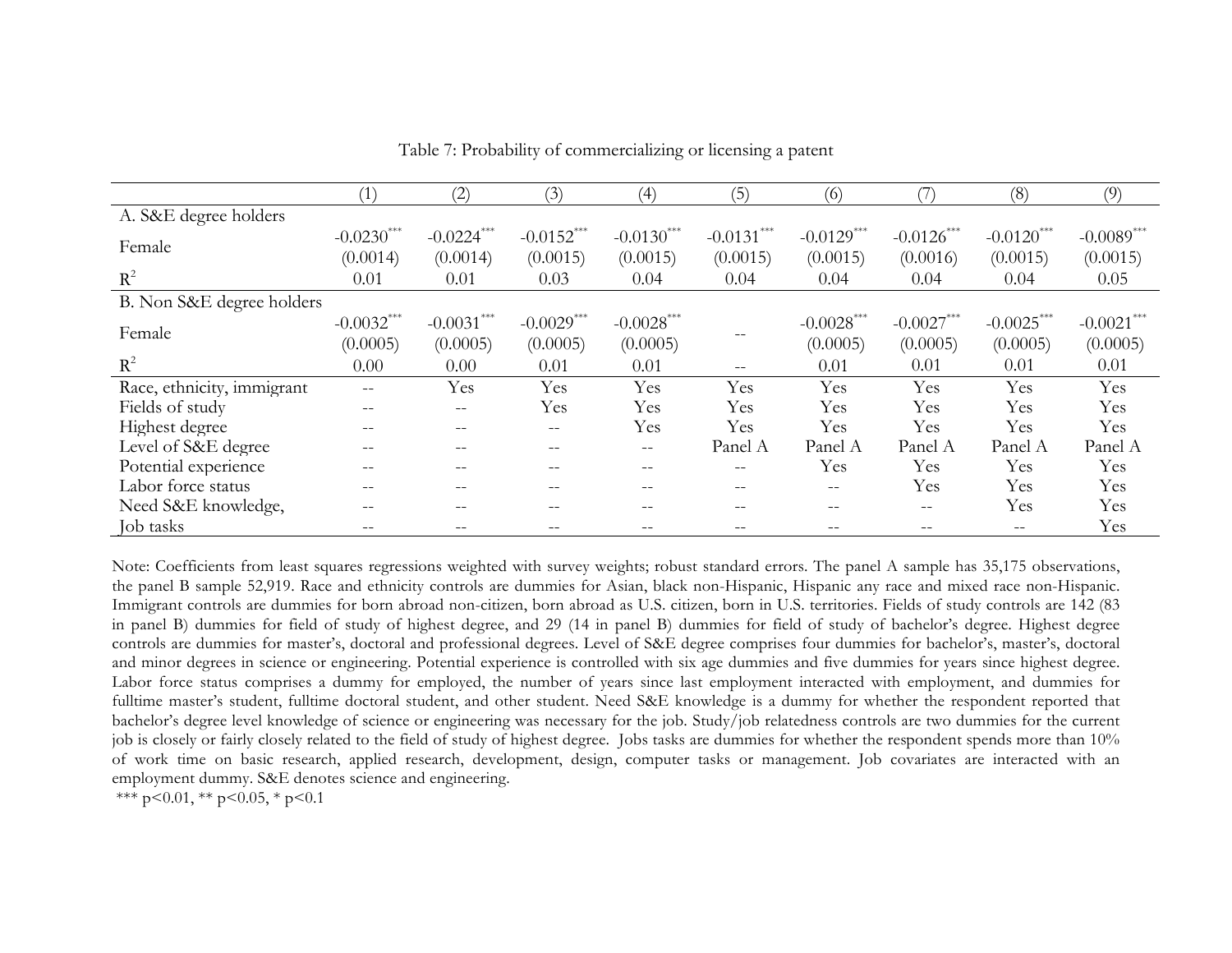|                                            | (1)                   | (2)                   | (3)                    | (4)                                 | (5)               | (6)                                                 | (7)                   | (8)                   | (9)      |
|--------------------------------------------|-----------------------|-----------------------|------------------------|-------------------------------------|-------------------|-----------------------------------------------------|-----------------------|-----------------------|----------|
| A. S&E degree holders                      |                       |                       |                        |                                     |                   |                                                     |                       |                       |          |
| Female                                     | $-0.174$ **           | $-0.177**$            | $-0.239$ <sup>**</sup> | $-0.228$ **                         | $-0.236$ **       | $-0.185***$                                         | $-0.167$ <sup>*</sup> | $-0.165$ <sup>*</sup> | $-0.095$ |
|                                            | (0.078)               | (0.079)               | (0.083)                | (0.084)                             | (0.086)           | (0.089)                                             | (0.088)               | (0.088)               | (0.090)  |
| $R^2$                                      | 0.01                  | 0.03                  | 0.13                   | 0.13                                | 0.14              | 0.18                                                | 0.19                  | 0.20                  | 0.24     |
| B. Non S&E degree holders                  |                       |                       |                        |                                     |                   |                                                     |                       |                       |          |
| Female                                     | $-0.365$ <sup>*</sup> | $-0.388$ <sup>*</sup> | $-0.376^*$             | $-0.382$ <sup>*</sup>               |                   | $-0.592$ <sup>*</sup>                               | $-0.635$              | $-0.710$              | $-0.611$ |
|                                            | (0.196)               | (0.209)               | (0.191)                | (0.201)                             |                   | (0.346)                                             | (0.415)               | (0.496)               | (0.486)  |
| $R^2$                                      | 0.02                  | 0.04                  | 0.70                   | 0.70                                |                   | 0.81                                                | 0.83                  | 0.83                  | 0.84     |
| C. Non S&E degree holders, outlier dropped |                       |                       |                        |                                     |                   |                                                     |                       |                       |          |
| Female                                     | $-0.205$ <sup>*</sup> | $-0.224$ <sup>*</sup> | $-0.376^*$             | $-0.382$ <sup>*</sup>               |                   | $-0.387$                                            | $-0.370$              | $-0.290$              | $-0.120$ |
|                                            | (0.120)               | (0.130)               | (0.192)                | (0.202)                             |                   | (0.245)                                             | (0.276)               | (0.304)               | (0.336)  |
| $R^2$                                      | 0.02                  | 0.04                  | 0.46                   | 0.46                                | $\qquad \qquad -$ | 0.68                                                | 0.69                  | 0.70                  | 0.75     |
| Race, ethnicity, immigrant                 | $--$                  | Yes                   | Yes                    | Yes                                 | Yes               | Yes                                                 | Yes                   | Yes                   | Yes      |
| Fields of study                            |                       |                       | Yes                    | Yes                                 | Yes               | Yes                                                 | Yes                   | Yes                   | Yes      |
| Highest degree                             | $- -$                 | --                    | $- -$                  | Yes                                 | Yes               | Yes                                                 | Yes                   | Yes                   | Yes      |
| Level of S&E degree                        |                       |                       |                        | --                                  | Panel A           | Panel A                                             | Panel A               | Panel A               | Panel A  |
| Potential experience                       | $- -$                 |                       |                        | $\sim$ $\sim$                       | $- -$             | Yes                                                 | Yes                   | Yes                   | Yes      |
| Labor force status                         |                       |                       |                        | $\hspace{0.05cm}$ $\hspace{0.05cm}$ |                   | $\hspace{0.05cm} -\hspace{0.05cm} -\hspace{0.05cm}$ | Yes                   | Yes                   | Yes      |
| Need S&E knowledge,                        |                       |                       |                        |                                     |                   |                                                     |                       | Yes                   | Yes      |
| study/job relatedness                      |                       |                       |                        |                                     |                   |                                                     |                       |                       |          |
| Job tasks                                  |                       |                       |                        |                                     |                   |                                                     |                       |                       | Yes      |

Table 8: Determinants of number of commercialized patents, conditional on holding a commercialized patent

Note: The dependent variable is the log of the number of licensed or commercialized patents. Coefficients from least squares regressions weighted with survey weights; robust standard errors. Each coefficient is from a different regression. The sample size in panel A is 1166 observations, in panel B is 133, in panel C is 132. In panel A, 85 fields of study of highest degree and 28 fields of study of bachelor's degree are represented in the sample; in panel B 46 fields of study of highest degree and 14 fields of study of bachelor's degree are represented in the sample; otherwise the covariates are described in the notes to Table 7. S&E denotes science and engineering. \*\*\* p<0.01, \*\* p<0.05, \* p<0.1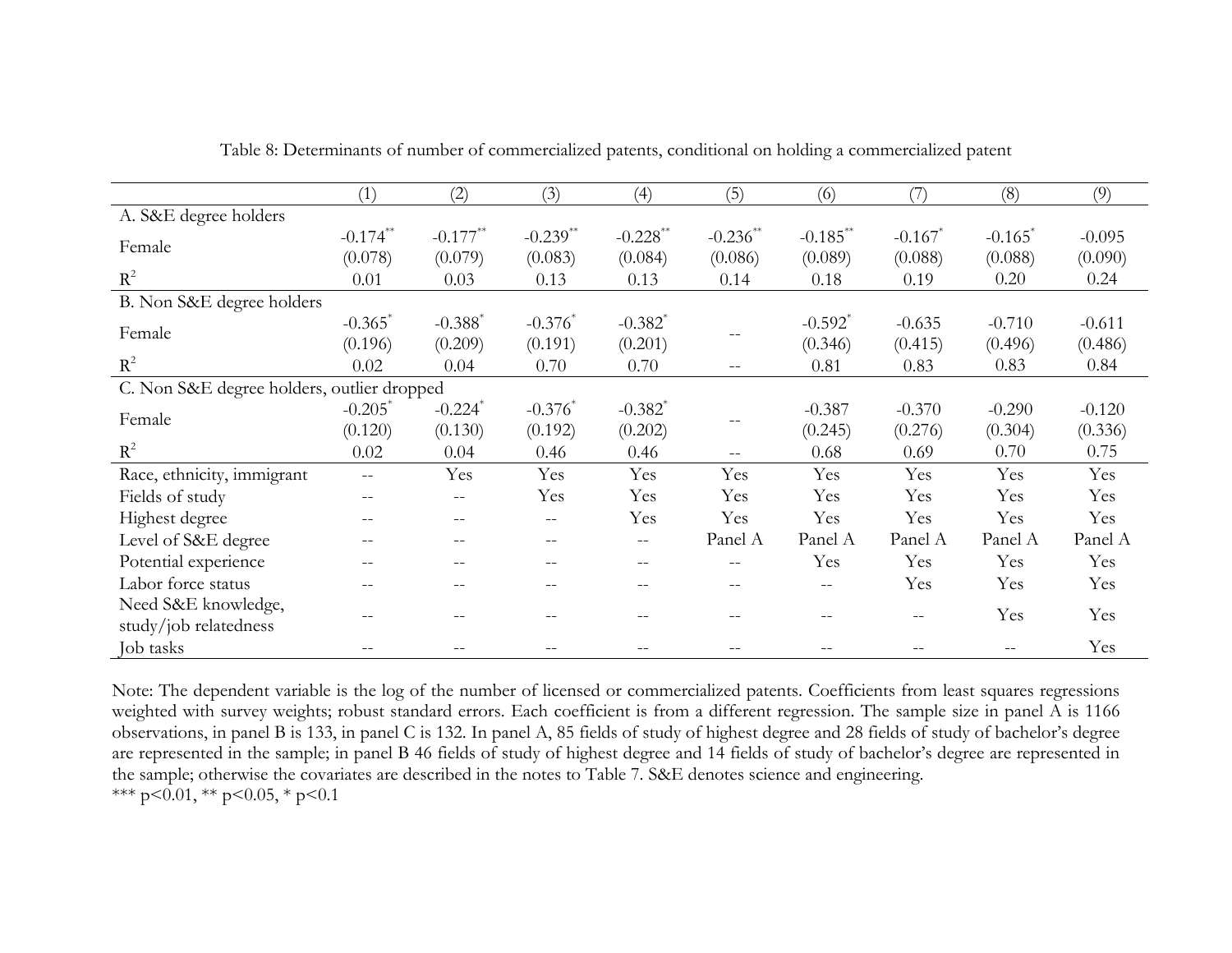|                            | (1)                      | (2)                   | (3)               | (4)      | (5)      | (6)      |          | (8)      | (9)      |
|----------------------------|--------------------------|-----------------------|-------------------|----------|----------|----------|----------|----------|----------|
| A. S&E degree holders      |                          |                       |                   |          |          |          |          |          |          |
| Female                     | $-0.097$ <sup>*</sup>    | $-0.092$ <sup>*</sup> | $-0.024$          | $-0.031$ | $-0.031$ | $-0.008$ | $-0.004$ | $-0.005$ | $-0.014$ |
|                            | (0.049)                  | (0.050)               | (0.047)           | (0.047)  | (0.047)  | (0.046)  | (0.046)  | (0.046)  | (0.047)  |
| $R^2$                      | 0.01                     | 0.01                  | 0.12              | 0.13     | 0.13     | 0.16     | 0.16     | 0.17     | 0.18     |
| B. Non S&E degree holders  |                          |                       |                   |          |          |          |          |          |          |
| Female                     | $-0.088$                 | $-0.070$              | $-0.184$          | $-0.191$ |          | $-0.195$ | $-0.155$ | $-0.192$ | $-0.084$ |
|                            | (0.151)                  | (0.156)               | (0.149)           | (0.168)  |          | (0.170)  | (0.196)  | (0.191)  | (0.129)  |
| $R^2$                      | 0.00                     | 0.07                  | 0.51              | 0.54     |          | 0.65     | 0.66     | 0.69     | 0.74     |
| Race, ethnicity, immigrant | $\overline{\phantom{m}}$ | Yes                   | Yes               | Yes      | Yes      | Yes      | Yes      | Yes      | Yes      |
| Fields of study            | $-$                      | $- -$                 | Yes               | Yes      | Yes      | Yes      | Yes      | Yes      | Yes      |
| Highest degree             | $- -$                    |                       | $-\,-$            | Yes      | Yes      | Yes      | Yes      | Yes      | Yes      |
| Level of S&E degree        | $-$                      |                       | $- -$             | $-\,-$   | Panel A  | Panel A  | Panel A  | Panel A  | Panel A  |
| Potential experience       |                          |                       | $\qquad \qquad -$ | $- -$    |          | Yes      | Yes      | Yes      | Yes      |
| Labor force status         | $-$                      |                       | $- -$             | --       | $ -$     | $- -$    | Yes      | Yes      | Yes      |
| Need S&E knowledge,        |                          |                       |                   |          |          |          |          | Yes      | Yes      |
| study/job relatedness      |                          |                       |                   |          |          | $- -$    | $- -$    |          |          |
| Job tasks                  |                          |                       |                   |          |          |          | --       |          | Yes      |

Table 9: Probability of commercializing a patent, conditional on having been granted a patent

Note: Coefficients from least squares regressions weighted with survey weights; robust standard errors. The sample comprises respondents with a science or engineering degree who had been granted one or more patents. Panel A 1868 observations, panel B 202. In panel A, 84 fields of study of highest degree and 29 fields of study of bachelor's degree are represented in the sample; in panel B, 55 fields of study of highest degree and 14 fields of study of bachelor's degree are represented in the sample; otherwise the covariates are described in the notes to Table 7. S&E denotes science and engineering.

\*\*\* p<0.01, \*\* p<0.05, \* p<0.1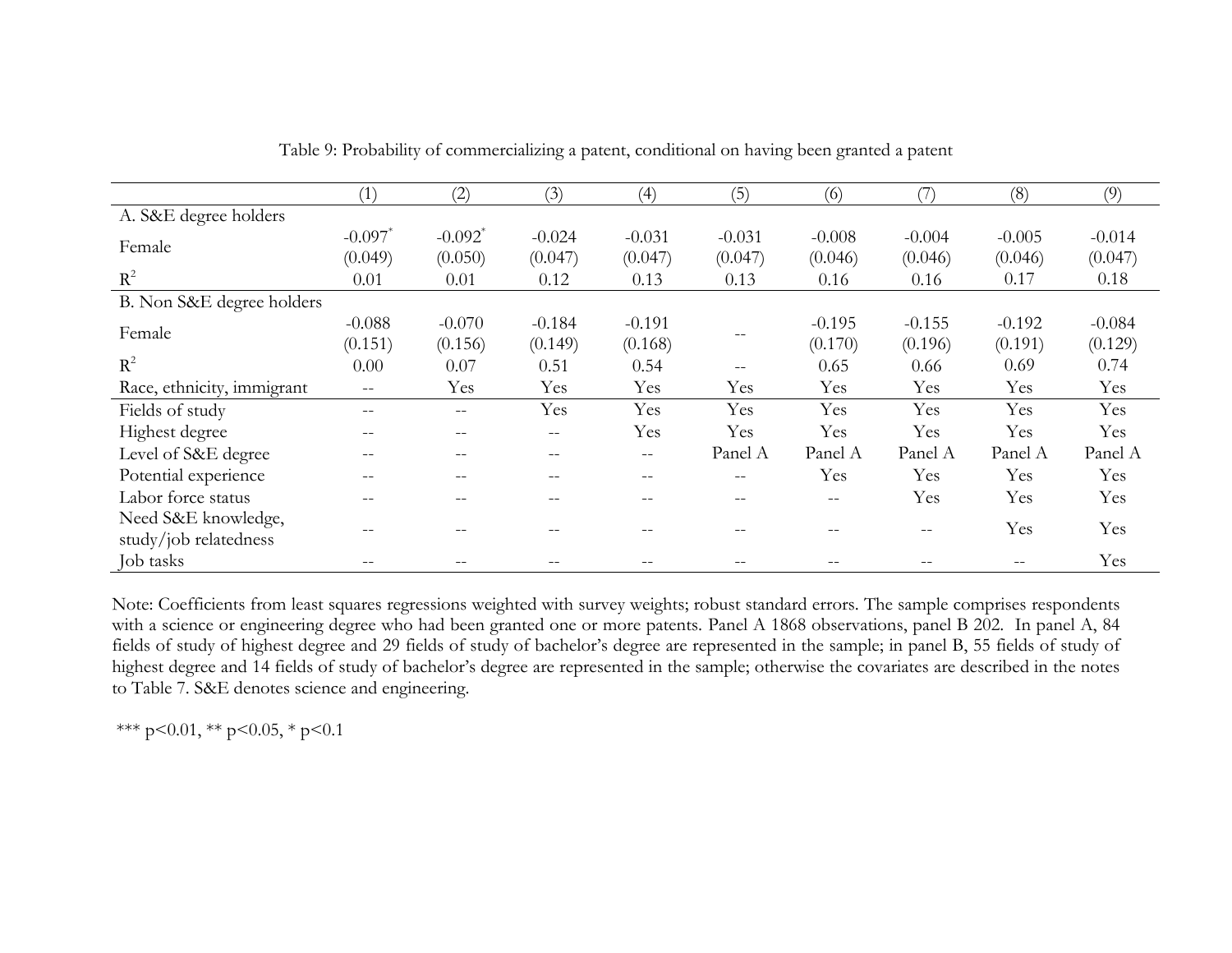|                             |        | S&E degree holders |        | Non-S&E degree holders |
|-----------------------------|--------|--------------------|--------|------------------------|
|                             | Men    | Women              | Men    | Women                  |
| Asian, non-Hispanic         | 0.12   | 0.14               | 0.04   | 0.05                   |
| Black, non-Hispanic         | 0.04   | 0.07               | 0.06   | 0.08                   |
| Hispanic, any race          | 0.04   | 0.05               | 0.04   | 0.04                   |
| Mixed race, non-Hispanic    | 0.01   | 0.01               | 0.01   | 0.01                   |
| Foreign born                | 0.20   | 0.21               | 0.08   | 0.09                   |
| American born abroad        | 0.01   | 0.01               | 0.01   | 0.01                   |
| Born U.S. territories       | 0.00   | 0.00               | 0.00   | 0.00                   |
| Bachelor's highest degree   | 0.55   | 0.56               | 0.68   | 0.67                   |
| Master's highest degree     | 0.29   | 0.29               | 0.22   | 0.28                   |
| Doctorate highest degree    | 0.08   | 0.06               | 0.03   | 0.02                   |
| Professional highest degree | 0.08   | 0.09               | 0.07   | 0.03                   |
| College minor in S&E?       | 0.18   | 0.22               |        |                        |
| Bachelor's in S&E?          | 0.89   | 0.83               |        |                        |
| Master's in S&E?            | 0.22   | 0.18               |        |                        |
| Doctorate in S&E?           | 0.07   | 0.05               |        |                        |
| Age                         | 44.8   | 41.8               | 45.1   | 43.7                   |
|                             | (10.0) | (9.7)              | (10.1) | (10.0)                 |
| Years since highest degree  | 17.5   | 14.8               | 18.3   | 16.4                   |
|                             | (10.3) | (9.8)              | (10.2) | (10.0)                 |
| Student MA full time        | 0.01   | 0.01               | 0.01   | 0.01                   |
| Student PhD full time       | 0.01   | 0.01               | 0.00   | 0.00                   |
| Other student               | 0.05   | 0.01               | 0.04   | 0.06                   |
| Employed                    | 0.91   | 0.82               | 0.91   | 0.80                   |
| Years since last worked ×   | 0.24   | 0.91               | 0.26   | 1.03                   |
| not employed                | (1.47) | (3.37)             | (1.60) | (3.51)                 |
| Observations                | 25,568 | 9607               | 23,754 | 29,165                 |

Appendix Table 1: Weighted means of full samples

Note: Weighted using survey weights. Standard deviations in parentheses. Samples are drawn from respondents who have ever worked. S&E denotes science and engineering.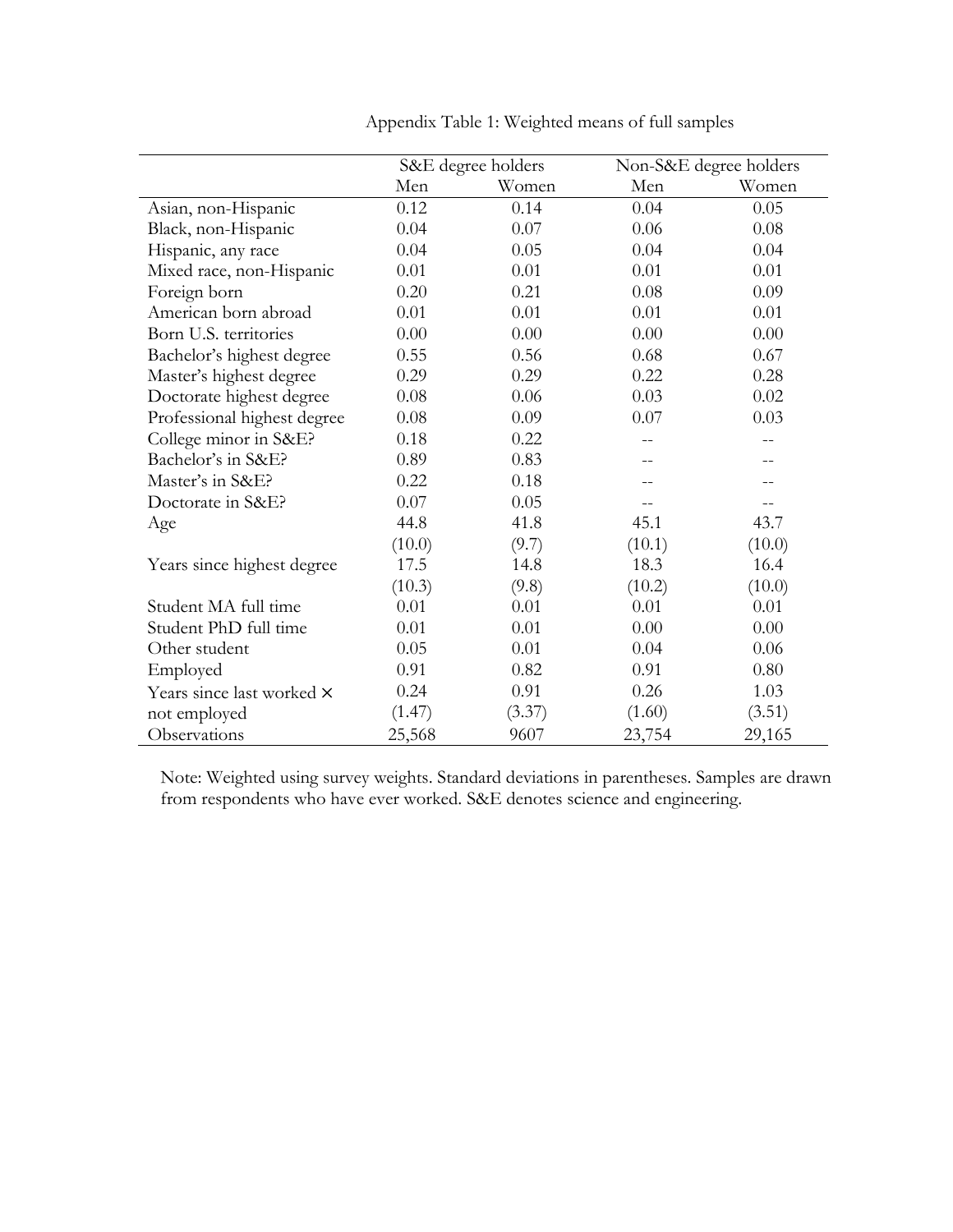|                             |        | S&E degree holders |           | Non-S&E degree holders |        |
|-----------------------------|--------|--------------------|-----------|------------------------|--------|
|                             | Men    | Women              | Men $(a)$ | Men $(b)$              | Women  |
| Patents commercialized      | 2.6    | 1.8                | 4.7       | 1.9                    | 1.2    |
|                             | (3.5)  | (1.5)              | (13.8)    | (2.1)                  | (0.4)  |
| Patents granted             | 3.5    | 2.7                | 5.0       | 2.2                    | 1.5    |
|                             | (5.0)  | (3.2)              | (13.9)    | (2.9)                  | (0.6)  |
| Asian, non-Hispanic         | 0.14   | 0.20               | 0.07      | 0.07                   | 0.00   |
| Black, non-Hispanic         | 0.01   | 0.01               | 0.02      | 0.03                   | 0.05   |
| Hispanic, any race          | 0.01   | 0.06               | 0.03      | 0.03                   | 0.01   |
| Mixed race, non-Hispanic    | 0.01   | 0.05               | 0.02      | 0.02                   | 0.11   |
| Foreign born                | 0.24   | 0.30               | 0.12      | 0.13                   | 0.07   |
| American born abroad        | 0.02   | 0.01               | 0.02      | 0.02                   | 0.00   |
| Born U.S. territories       | 0.00   | 0.00               | 0.00      | 0.00                   | 0.00   |
| Bachelor's highest degree   | 0.42   | 0.30               | 0.77      | 0.76                   | 0.59   |
| Master's highest degree     | 0.32   | 0.43               | 0.17      | 0.17                   | 0.23   |
| Doctorate highest degree    | 0.24   | 0.26               | 0.04      | 0.04                   | 0.10   |
| Professional highest degree | 0.03   | 0.01               | 0.03      | 0.03                   | 0.09   |
| College minor in S&E?       | 0.78   | 0.23               |           |                        | $-$    |
| Bachelor's in S&E?          | 0.96   | 0.87               | --        | $- -$                  | $- -$  |
| Master's in S&E?            | 0.37   | 0.48               | $- -$     | $-$                    | $-$    |
| Doctorate in S&E?           | 0.23   | 0.24               | $-$       |                        |        |
| Age                         | 45.5   | 43.5               | 44.9      | 44.9                   | 43.4   |
|                             | (9.01) | (9.4)              | (8.3)     | (8.4)                  | (9.6)  |
| Years since highest degree  | 17.6   | 15.1               | 19.6      | 19.6                   | 14.2   |
|                             | (9.6)  | (9.4)              | (8.6)     | (8.7)                  | (9.1)  |
| Student MA full time        | 0.00   | 0.00               | 0.02      | 0.02                   | 0.01   |
| Student PhD full time       | 0.00   | 0.01               | 0.00      | 0.00                   | 0.00   |
| Other student               | 0.03   | 0.05               | 0.04      | 0.05                   | 0.12   |
| Employed                    | 0.92   | 0.88               | 0.98      | 0.98                   | 0.72   |
| Years since last worked ×   | 0.13   | 0.24               | 0.01      | 0.01                   | 0.18   |
| not employed                | (0.73) | (0.92)             | (0.12)    | (0.13)                 | (0.63) |
| Observations                | 1059   | 107                | 114       | 113                    | 19     |

Appendix Table 2: Weighted means of samples of inventors of commercialized patents

Note: Weighted using survey weights. Standard deviations in parentheses. Samples are for respondents who hold commercialized patents. A high outlier in terms of number of commercialized patents has been dropped from the fourth column of numbers: Men (b). S&E denotes science and engineering.